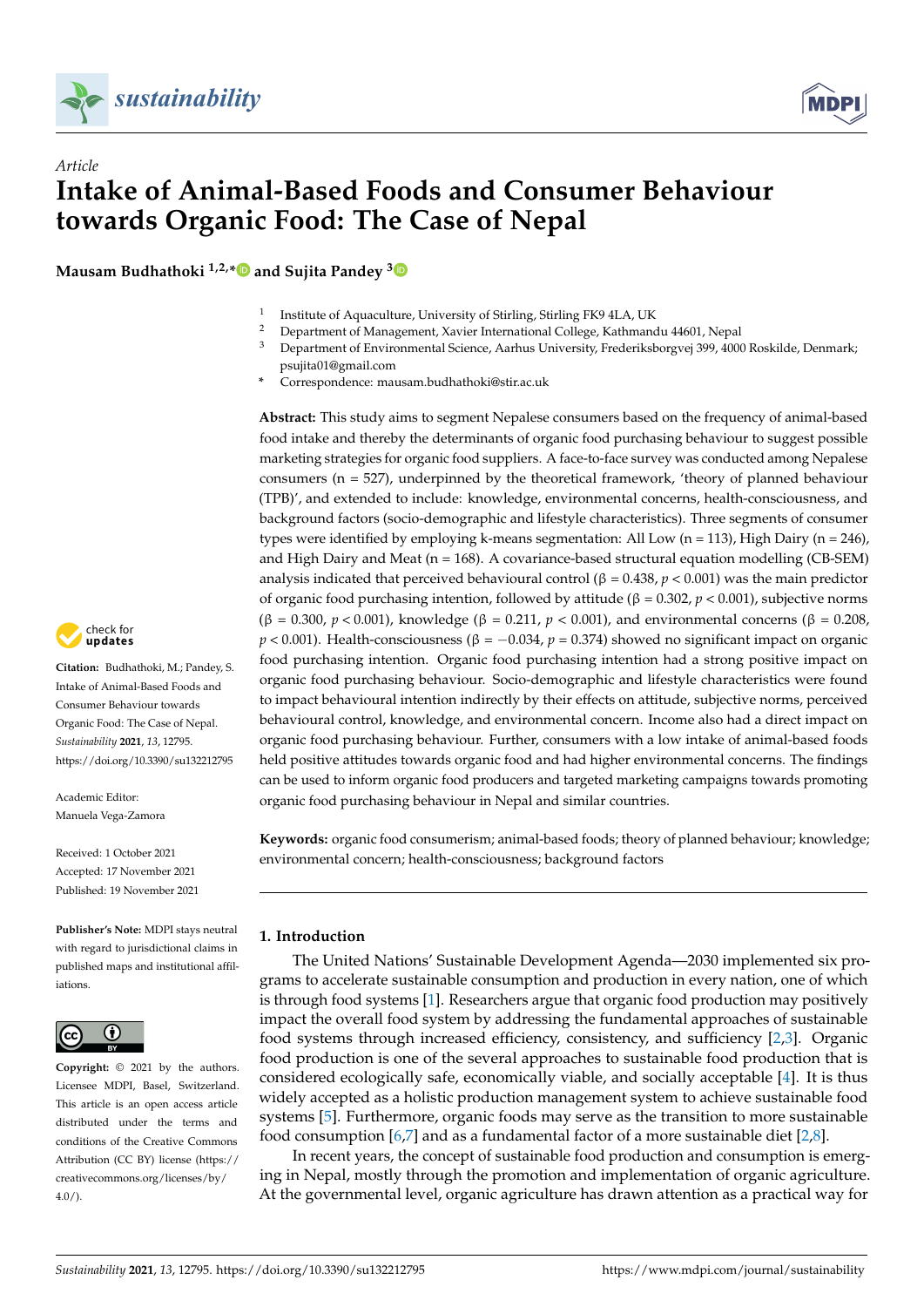sustainable agriculture where development and production are given a vital role in political goals. For instance, a recently formulated policy-level guiding document for the next 20 years, 'The Agricultural Development Strategy—2014' from the Ministry of Agricultural and Livestock Development, Government of Nepal, has pointed to the fact that "organic farming enhances environmental sustainability and contribute to biodiversity" [\[9\]](#page-14-8). Thus, the government increased the budget by an additional 25% in 2014 for Village Development Committees, which promote organic agriculture [\[10\]](#page-14-9). This might be one of the reasons that organic agricultural production in Nepal has increased considerably [\[11\]](#page-14-10), where land use for organic agriculture was increased per annum by 26.6% from 2017 to 2020 [\[12\]](#page-14-11). Currently, Nepal's organic value-chain is comprised of 1622 producers (39 were certified producers and the rest with Participatory Guarantee System operational), six processors, and one exporter, producing a total of 210 metric tonnes of organic foods annually. Further, the demand for organic food is ever-growing, especially in the urban cities, Kathmandu, Lalitpur, Bhaktapur, Chitwan, and Pokhara, resulting in an increased number of shops favouring organic foods, mobile marketing of organically produced commodities, and outlets with organic foods [\[11–](#page-14-10)[13\]](#page-14-12). The most commonly available organic foods in the Nepali market include vegetables, fruits, coffee, honey, tea, cereals, spices, and pulses [\[14\]](#page-14-13). It has been roughly estimated that around four million consumers residing in Kathmandu, Bhaktapur, and Lalitpur favour organically grown produce or other organic food products [\[12\]](#page-14-11).

A recent study among 99 Nepalese consumers found that perception over taste, nutritional value, and environmental concern significantly influenced consumers' willingness to pay a premium price for organic vegetables [\[15\]](#page-14-14). However, the literature concerning Nepalese consumer beliefs of and motivation to buy organic foods remains limited. Further, the socio-demographic characteristics and perception of Nepalese consumers especially from urban cities are expected to change drastically, as Nepal has set a goal to meet the criteria set by the United Nations to graduate to a developing country by 2022. As a result, the Nepalese society is experiencing unprecedented change, and the fast-growing Nepalese middle class is driving the demand for more animal-based foods. Annually, Nepal spends more than 40 million USD on animal-based products to meet the increasing demand [\[16\]](#page-14-15). Thus, applying alternative theoretical approaches, such as Ajzen's theory of planned behaviour (TPB), might be beneficial for organic food practitioners, especially small-scale farmers, marketers, and retailers, to identify the key determinants of buying organic foods among Nepalese consumers. The findings from this study might be crucial to developing marketing strategies needed to accelerate the consumption of organic food in Nepal. Further, understanding consumers' attitudes and purchasing behaviour regarding organic food might also promote more sustainable food production and consumption in Nepal. Thus, this study aims to determine the determinants of organic food purchasing behaviour through employing the TPB framework, extended with knowledge, environmental concerns, health-consciousness, and background factors (socio-demographic and lifestyle characteristics). In addition, consumer segmentation was conducted based on their intake of animal-based foods to investigate its relationship with attitudes, subjective norms, perceived behavioural control, environmental concern, health-consciousness, and organic food purchasing behaviour.

#### **2. Theoretical Framework**

#### *2.1. Theory of Planned Behaviour*

The theory of planned behaviour (TPB) [\[17,](#page-14-16)[18\]](#page-14-17) is a well-known and supported framework to explain and predict the consumption of organic food [\[19](#page-14-18)[–23\]](#page-14-19). Several previous studies have indicated that the three core components of human behaviour proposed by the TPB framework, namely, attitude [\[24](#page-14-20)[–26\]](#page-15-0), subjective norms [\[24,](#page-14-20)[27](#page-15-1)[–29\]](#page-15-2), and perceived behavioural control [\[30](#page-15-3)[,31\]](#page-15-4), altogether lead to the formation of organic food purchasing intention. Further, behavioural intention is an immediate antecedent and the most proximal predictor of organic food purchasing behaviour [\[27,](#page-15-1)[29\]](#page-15-2). Using the TPB framework, this study hypothesized that: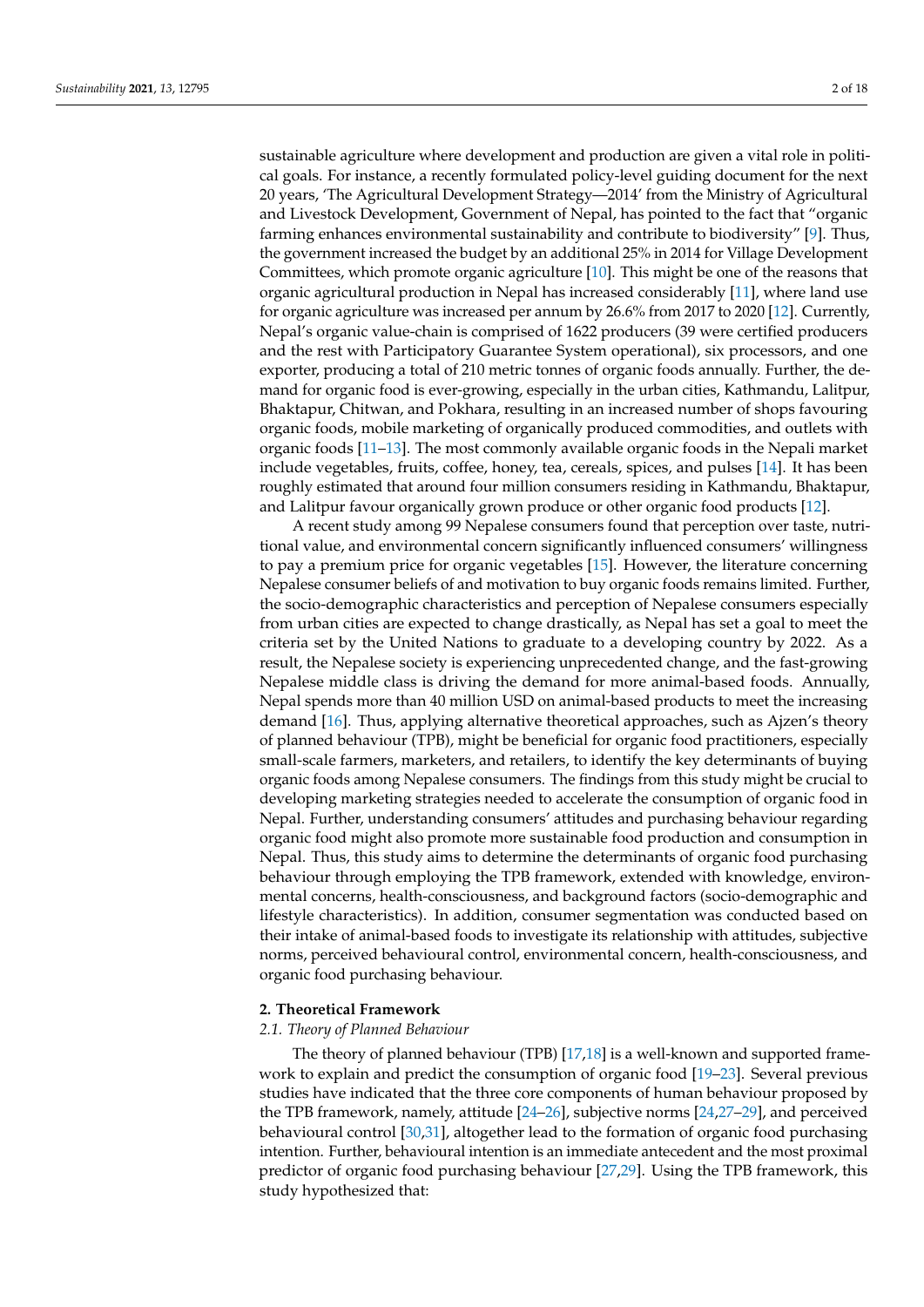**Hypothesis 1 (H1).** *Attitudes will positively influence purchasing intention towards organic food*.

**Hypothesis 2 (H2).** *Subjective norms will positively influence purchasing intention towards organic food*.

**Hypothesis 3 (H3).** *Perceived behavioural control will positively influence purchasing intention towards organic food*.

**Hypothesis 4 (H4).** *Intention to purchase organic food will positively influence organic food purchasing behaviour*.

#### *2.2. Extension of the TPB Framework*

Ajzen [\[18\]](#page-14-17) suggests that the TPB framework can be modified and extended by additional constructs or adjusting the casual path of the constructs to deepen and broaden the framework. Researchers have also argued that the TPB model might not capture all the determining determinants of a more complex behaviour, such as food choices [\[30,](#page-15-3)[32\]](#page-15-5). Therefore, several previous studies have extended the TPB with additional constructs to improve its descriptive and predictive power [\[29,](#page-15-2)[33\]](#page-15-6). Hence, this study is based on previous attempts of the literature to include knowledge, environmental concern, healthconsciousness, and background factors in the TPB framework in the pretext of consumption of organic food in Nepal.

According to the authors of [\[34\]](#page-15-7), the knowledge of organic food is an important determinant and the only medium through which the consumers can distinguish between organic and non-organic foods. Previous studies have noted that consumers' knowledge of organic food had a significant influence on their intention to buy organic food [\[34](#page-15-7)[–36\]](#page-15-8). Therefore, this study intended to examine:

**Hypothesis 5 (H5).** *Consumer's organic food knowledge significantly affects their intention to purchase organic food*.

In recent years, the number of environmentally conscious consumers is expanding, and consumers are more inclined towards reducing environmental issues, thus giving them a sense of being a good role model [\[37](#page-15-9)[,38\]](#page-15-10). Organic food is perceived to have a less environmental impact and are purchased by environmentally conscious consumers [\[39\]](#page-15-11). Further, previous studies have found that environmental concern was the leading driver for purchasing eco-friendly products [\[40](#page-15-12)[,41\]](#page-15-13) and a significant predictor for intention to purchase organic food [\[29,](#page-15-2)[42,](#page-15-14)[43\]](#page-15-15). Based on these findings, this study intended to examine:

**Hypothesis 6 (H6).** *Environmental concerns among consumer positively and significantly affects their intention to purchase organic food*.

The authors of [\[44\]](#page-15-16) stated that health-consciousness is "the degree to which health concerns are integrated into a person's daily activities". Health-consciousness is considered one of the substantial determinants for purchasing organic food as consumers perceive organic food as healthier, nutritious, and safe [\[45\]](#page-15-17). Previous studies have shown that healthconsciousness significantly affects organic food purchasing intention [\[29,](#page-15-2)[43,](#page-15-15)[46\]](#page-15-18). Therefore, this study intended to also examine:

**Hypothesis 7 (H7).** *Health-consciousness among consumers positively and significantly affects their intention to purchase organic food*.

Background factors, such as socio-demographic characteristics or lifestyle variables, are expected to influence attitude, subjective norms, and perceived behavioural control to indirectly influence one's intention to perform a certain behaviour [\[47\]](#page-15-19). A previous study found that age, education, income, and marital status significantly influence attitudes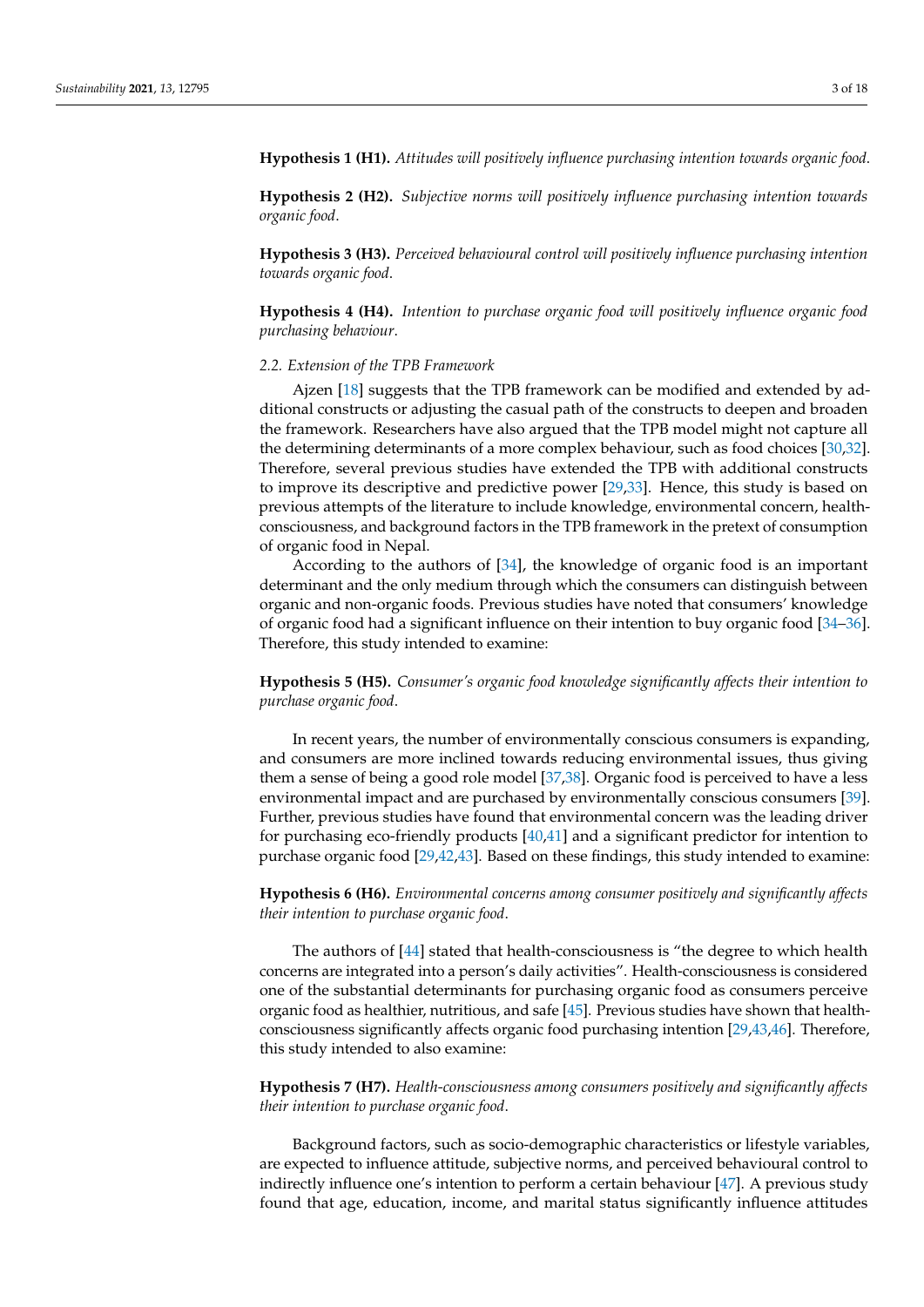towards organic food, and also directly influence organic food purchasing behaviour [\[48\]](#page-15-20). Further, consumers' level of knowledge towards organic food [\[49\]](#page-15-21), environmental concern and health-consciousness [\[50](#page-15-22)[,51\]](#page-15-23) relies upon their background factors. In previous studies, socio-demographic characteristics—age, income, education, marital status, and place of residence [\[41,](#page-15-13)[52–](#page-15-24)[54\]](#page-15-25)—were significantly associated with buying behaviour towards organic foods. On the contrary, studies have indicated that age [\[55\]](#page-16-0), gender [\[41\]](#page-15-13), income [\[56,](#page-16-1)[57\]](#page-16-2), and education [\[58\]](#page-16-3) had no significant association with buying behaviour towards organic foods. Further, previous studies have indicated that the level of organic food consumption is influenced by food group intake [\[8](#page-14-7)[,59](#page-16-4)[,60\]](#page-16-5). For instance, organic food users were associated with a lower intake of meat. Therefore, consistent with the TPB framework and these findings, this study intended to examine the effect of background factors (sociodemographic and lifestyle characteristics) on determinants of behavioural intention (i.e., attitudes, subjective norms, perceived behavioural control, knowledge, environmental concerns, health-consciousness) as well as organic food purchasing behaviour through the following hypotheses:

**Hypothesis 8 (H8).** *Age, gender, marital status, education, income, place of residence and intake of animal-based foods would significantly affect attitudes*.

**Hypothesis 9 (H9).** *Age, gender, marital status, education, income, place of residence and intake of animal-based foods would significantly affect subjective norms*.

**Hypothesis 10 (H10).** *Age, gender, marital status, education, income, place of residence and intake of animal-based foods would significantly affect perceived behavioural control*.

**Hypothesis 11 (H11).** *Age, gender, marital status, education, income, place of residence and intake of animal-based foods would significantly affect knowledge*.

**Hypothesis 12 (H12).** *Age, gender, marital status, education, income, place of residence and intake of animal-based foods would significantly affect environmental concerns*.

**Hypothesis 13 (H13).** *Age, gender, marital status, education, income, place of residence and intake of animal-based foods would significantly affect health-consciousness*.

**Hypothesis 14 (H14).** *Age, gender, marital status, education, income, place of residence and intake of animal-based foods would significantly affect behaviour towards purchasing organic food*.

All in all, based on the above discussion, a proposed TPB-extended model (Figure [1\)](#page-4-0) was developed.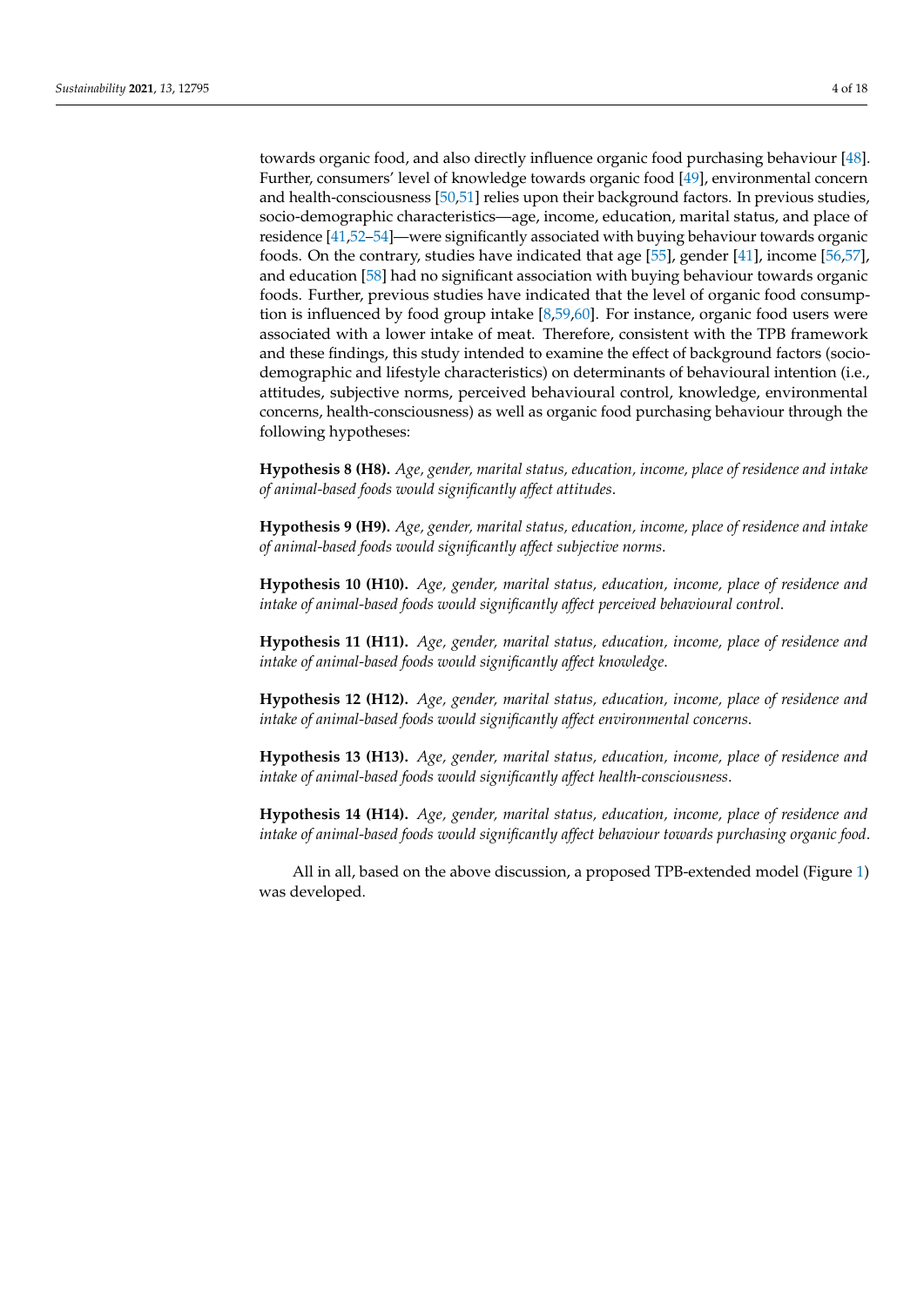<span id="page-4-0"></span>

**Figure 1.** The proposed theory of planned behaviour (TPB) extended model for determining determinants of organic food purchasing behaviour. purchasing behaviour.

## **3. Methods and Materials 3. Methods and Materials**

## *3.1. Data Collection 3.1. Data Collection*

A face-to-face survey was conducted by two trained interviewers among Nepalese A face-to-face survey was conducted by two trained interviewers among Nepalese consumers residing in three urban cities of Nepal, Kathmandu, Lalitpur, and Bhaktapur. consumers residing in three urban cities of Nepal, Kathmandu, Lalitpur, and Bhaktapur. To determine the appropriate sample size from the selected cities, G Power software [61] To determine the appropriate sample size from the selected cities, G Power software [\[61\]](#page-16-6) was used. A minimum sample size required for the intention to purchase organic food was used. A minimum sample size required for the intention to purchase organic food construct was 123 for a minimum power of 0.90 and effect size of 0.15. Thus, a systematic construct was 123 for a minimum power of 0.90 and effect size of 0.15. Thus, a systematic random sampling pattern was employed by approaching every third consumer coming random sampling pattern was employed by approaching every third consumer coming to farmers' markets, outlets, and supermarkets having an organic food section. Data were collected between January and March 2021 (one month in each city). The inclusion criteria collected between January and March 2021 (one month in each city). The inclusion criteria for participation were the age range of 18–65 years old, having previously bought organic for participation were the age range of 18–65 years old, having previously bought organic food, and being willing to participate. Participants younger than 18 years and older than food, and being willing to participate. Participants younger than 18 years and older than 65 years, who had not previously bought organic food and were not willing to participate 65 years, who had not previously bought organic food and were not willing to participate were excluded from the survey. In case the consumer did not fulfil the inclusion criteria, were excluded from the survey. In case the consumer did not fulfil the inclusion criteria, the next immediate consumer was approached. Participants were made aware of the time needed (approximately 8 to 10 min), and written informed consent was obtained before completing the survey. This study examined non-response bias by comparing early and late responders (i.e., by selecting the first and last  $50$  observations) by employing the Mann–Whitney U test. The results indicated no significant difference in the research iables between early and late responders (*p*-value ranged from 0.053 for knowledge to variables between early and late responders (*p*-value ranged from 0.053 for knowledge to 0.955 for health-consciousness). Therefore, non-response bias does not contribute to bias 0.955 for health-consciousness). Therefore, non-response bias does not contribute to bias in this study  $[62]$ .

# *3.2. Questionnaire and Measurement of Variables 3.2. Questionnaire and Measurement of Variables*

The questionnaire was developed in English and then translated into the Nepali In equivalent was accepted in English and dien danshed the nepalsianguage. The translation and cross-cultural adaptation process by the Ref. [\[63\]](#page-16-8) was except for the back-translation. The authors of the Ref.  $\mathcal{E}(4)$  suggested that back-translation  $\mathcal{E}(4)$  suggested that back-translation  $\mathcal{E}(4)$ followed, except for the back-translation. The authors of the Ref. [\[64\]](#page-16-9) suggested that back-<br>translation combines with diffusion at home added have fit assume and with an expert translation can be avoided if it does not have added benefits compared with an expert committee review. Initially, two independent translators translated the English version into Nepali. An expert committee that included the initial translators, one expert in consumer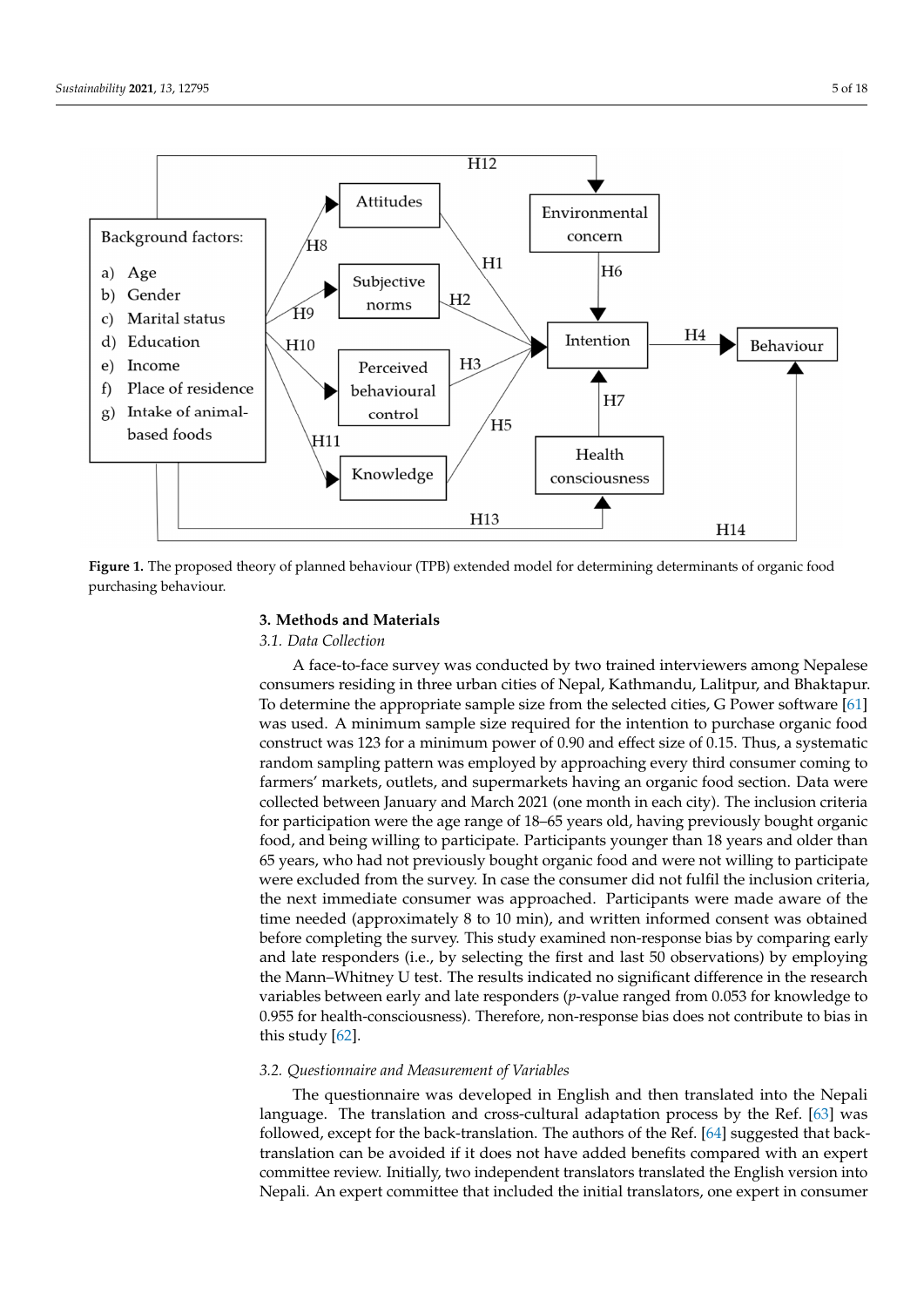research, one professor in marketing, and one consumer interested in organic food further reviewed the translated questionnaire and, after the consensus, a pre-final version was prepared. Finally, the pre-final version was pre-tested among 20 organic food consumers to check for consistency, layout, and understanding to produce the Nepali version of the questionnaire.

The questionnaire was organized into two sections. The first part consisted of questions about the socio-demographic characteristics of the respondents, including age (≤20 years, 21–30, 31–40, 41–50, ≥51), gender (male, female), marital status (single, partner, married with children, or others), education (school, intermediate, bachelor's, masters and above, or others), and income (NPR 0–10,000, 10,001–40,000, 40,001–70,000, 70,001–100,000,  $\geq$ 100,001, or no statement).

The second section consisted of questions about the respondent's frequency of intake of meat, fish, dairy, and egg per week measured using a 9-point scale, ranging from 1 as never, to 9 as more than 6 times per day. Thereafter, respondents reported their degree of agreement with the items measuring constructs of the proposed TPB-extended model (attitudes, subjective norms, perceived behavioural control, knowledge, environmental concerns, health-consciousness, and intention). Table [1](#page-5-0) briefly presents the items measuring the constructs of the proposed TPB-extended model and their source of adoption. A five-point Likert scale ranging from 1 as "strongly disagree" to 5 as "strongly agree" was used to evaluate the items measuring the constructs of the proposed TPB-extended model. Behaviour (frequency of organic food purchases) was measured by the following item: "How often do you purchase organically grown produce or other organic food products?", ranging from 1 as never, to 6 as all the time.

**Table 1.** Items measuring the constructs of the proposed TPB-extended model and their source of adoption.

<span id="page-5-0"></span>

| Construct                        | Items                                                                                                                                                                                                                                                                                                                 | <b>Source of Adoption</b> |
|----------------------------------|-----------------------------------------------------------------------------------------------------------------------------------------------------------------------------------------------------------------------------------------------------------------------------------------------------------------------|---------------------------|
| Attitude                         | ATT1: 'I prefer organic food because it tastes better than non-organic food.'<br>ATT2: 'I prefer organic food because it is more nutritious than non-organic food.'<br>ATT3: 'Organic food products have higher quality than non-organic food.'<br>ATT4: 'Organic food products are healthier than non-organic food.' | [41, 65, 66]              |
| Subjective norms                 | SN1: 'The trend of buying organic foods among people surrounding me is increasing.'<br>SN2: 'People around me generally believe that consuming organic food is better for health.'<br>SN3: 'My close friends and family members would appreciate if I buy organic foods.'                                             | [65]                      |
| Perceived behavioural<br>control | PBC1: 'Most organic foods are widely available.'<br>PBC2: 'Most organic foods are expensive to buy.'<br>PBC3: 'Most organic foods are convenient to find.'<br>PBC4: 'I find it difficult to judge the quality of most organic foods.'                                                                                 | [66, 67]                  |
| Knowledge                        | KN1: 'In comparison with an average person I know a lot about organic foods.'<br>KN2: 'I know the process of organic foods.'<br>KN3: 'I know that organic foods are safer to eat.'                                                                                                                                    | [41,68]                   |
| <b>Environmental Concern</b>     | EC1: 'I am very concerned about the environment.'<br>EC2: 'I would be willing to reduce my consumption to help protect the environment.'<br>EC3: 'Humans are severely abusing the environment.'                                                                                                                       | [3,69]                    |
| Health-consciousness             | HC1: 'I choose food carefully to ensure good health.'<br>HC2: 'I consider myself as a health-conscious consumer.'<br>HC3: 'I often think about health-related issues.'                                                                                                                                                | [30,31,70]                |
| Intention                        | INT1: 'I am willing to consume organic foods if they are available for purchase.'<br>INT2: 'I intend to consume organic foods if they are available for purchase.'                                                                                                                                                    | $[71]$                    |
| Behaviour                        | BEH: 'How often do you purchase organically grown produce or other organic food products?'                                                                                                                                                                                                                            | $[72]$                    |

#### *3.3. Data Analysis*

Data were manually entered into the IBM SPSS software for statistical analysis. All reversed scales were recorded in the same direction. Data were screened for assumptions of outliers through Cook's Distance, and Normality through the skewness and kurtosis index. Responses with Cook's Distance Values above 1 were removed from the study [\[73\]](#page-16-18). Further, a value of skewness below  $\pm 3$  and a kurtosis index below  $\pm 10$  in the data was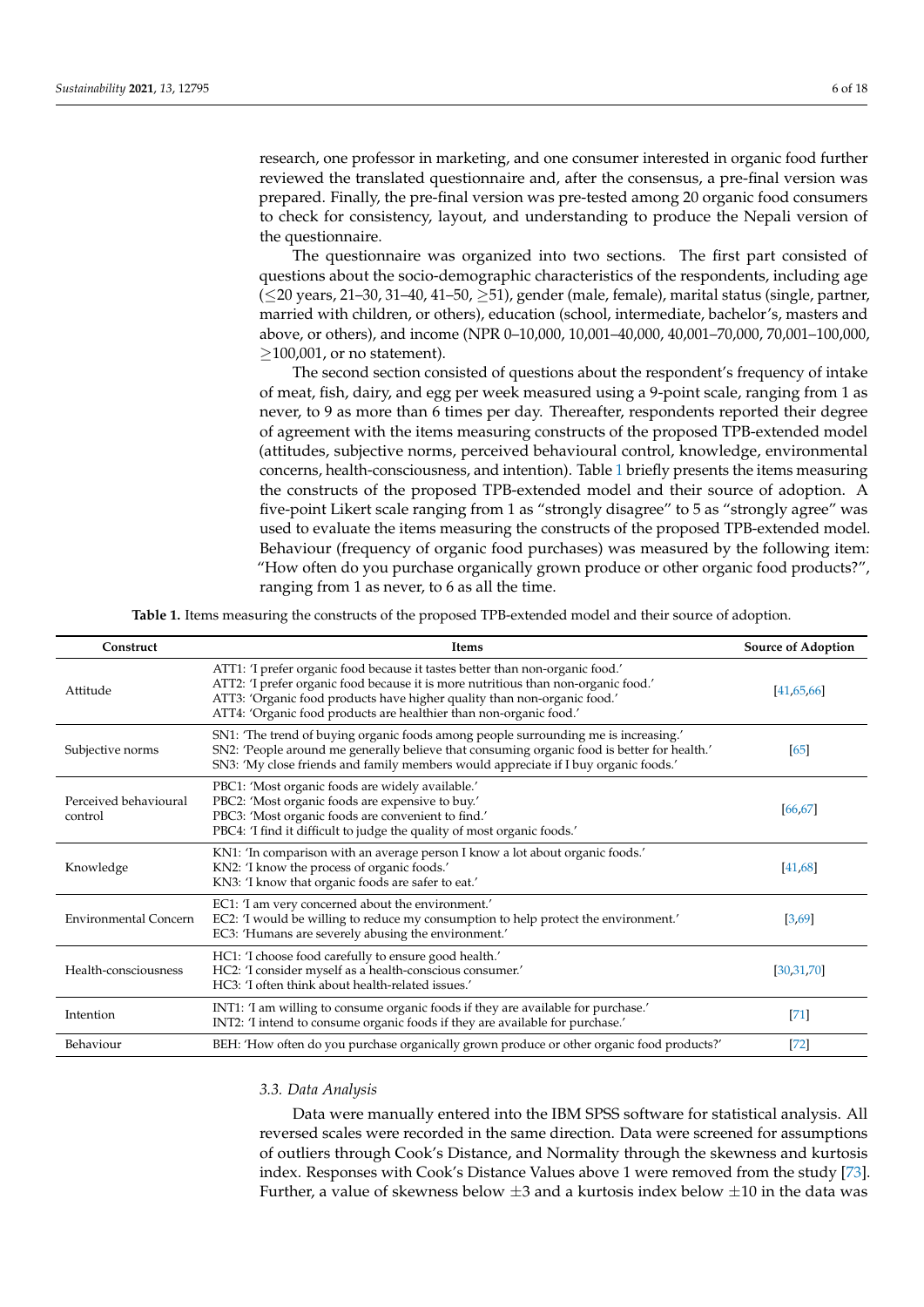considered normal [\[74\]](#page-16-19). Furthermore, Harman's one-factor test was employed to check for common method bias [\[75\]](#page-16-20).

For descriptive statistics, proportions and percentages were used to describe categories data. Respondents were segmented based on their frequency of animal-based food (meat, fish, egg, and dairy) intake per week employing k-means segmentation. This procedure yielded three segments that were labelled All Low, High Dairy, and High Dairy and Meat. A comparison of socio-demographic characteristics between the segments was performed employing the chi-squares test for nominal data and the Kruskal–Wallis test for ordinal data. Further, logistic regression was employed to determine the likelihood of belonging to the segments by attitudinal characteristics. In the model, socio-demographic characteristics (age, gender, marital status, education, and income) were adjusted.

Exploratory factor analysis (using principal component analysis) was performed for the constructs of the proposed TPB-extended model. Eigenvalues greater than 1 and varimax with Kaiser Normalization were selected to generate the factor loadings. Further, Kaiser-Meyer-Olkin and Bartlett's tests of sphericity value were selected to check the suitability of data for factor analysis. Reliability, validity (both convergent and discriminant), and multicollinearity of the proposed TPB-extended model constructs were also determined. The fulfilment of all the criteria led to covariance-based structural equation modelling (CB-SEM) analysis. Previous studies have indicated that CB-SEM is suitable for confirmatory factor analysis of conceptually developed models and is a commonly applied form of SEM when analysing psychometric analysis, such as attitudes and behavioural intentions [\[76,](#page-16-21)[77\]](#page-16-22).

The CB-SEM analysis followed a two-step modelling approach, as proposed by the Ref. [\[78\]](#page-16-23). In the first step, confirmatory factor analysis of the measurement model was performed to further assess the adequacy of the measurement model. In the second step, structural analysis through model fit statistics was performed to assess the best-fitting model. Model fit statistics include chi-square ( $\chi^2$ ), a ratio of chi-square and *df* ( $\chi^2$ /*df*), the goodness-of-fit index (GFI), incremental fit index (IFI), comparative fit index (CFI), standardized root mean square residual (SRMR), and root-mean-square error of approximation (RMSEA). The CB-SEM analysis was performed in the IBM SPSS AMOS 27.0.0 software (Amos Development Corporation).

#### **4. Results**

#### *4.1. Socio-Demographic Characteristics*

Table [2](#page-7-0) presents the socio-demographic characteristics of the respondents. After removing 18 incomplete responses, as well as a further 8 responses considering extreme outliers, the final sample consisted of 527 Nepalese consumers, 57.7% of which were females. The majority of the respondents (43.6%) held bachelor's degrees, with their marital status (56.5%) being married with children. Further, the socio-demographic characteristics of the segments (except for a place of residence) differed significantly between the three segments.

#### *4.2. Segmentation*

Table [3](#page-7-1) shows the likelihood of belonging to each segment by attitudinal characteristics, and was adjusted for significant socio-demographic characteristics (age, gender, marital status, education, and income). Consumers in the All Low segment have positive attitudes towards organic food. Further, consumers who consider knowing organic food belong to the High Dairy segment, and consumers who exert greater perceived behavioural control towards organic food belong to the High Dairy and Meat segment.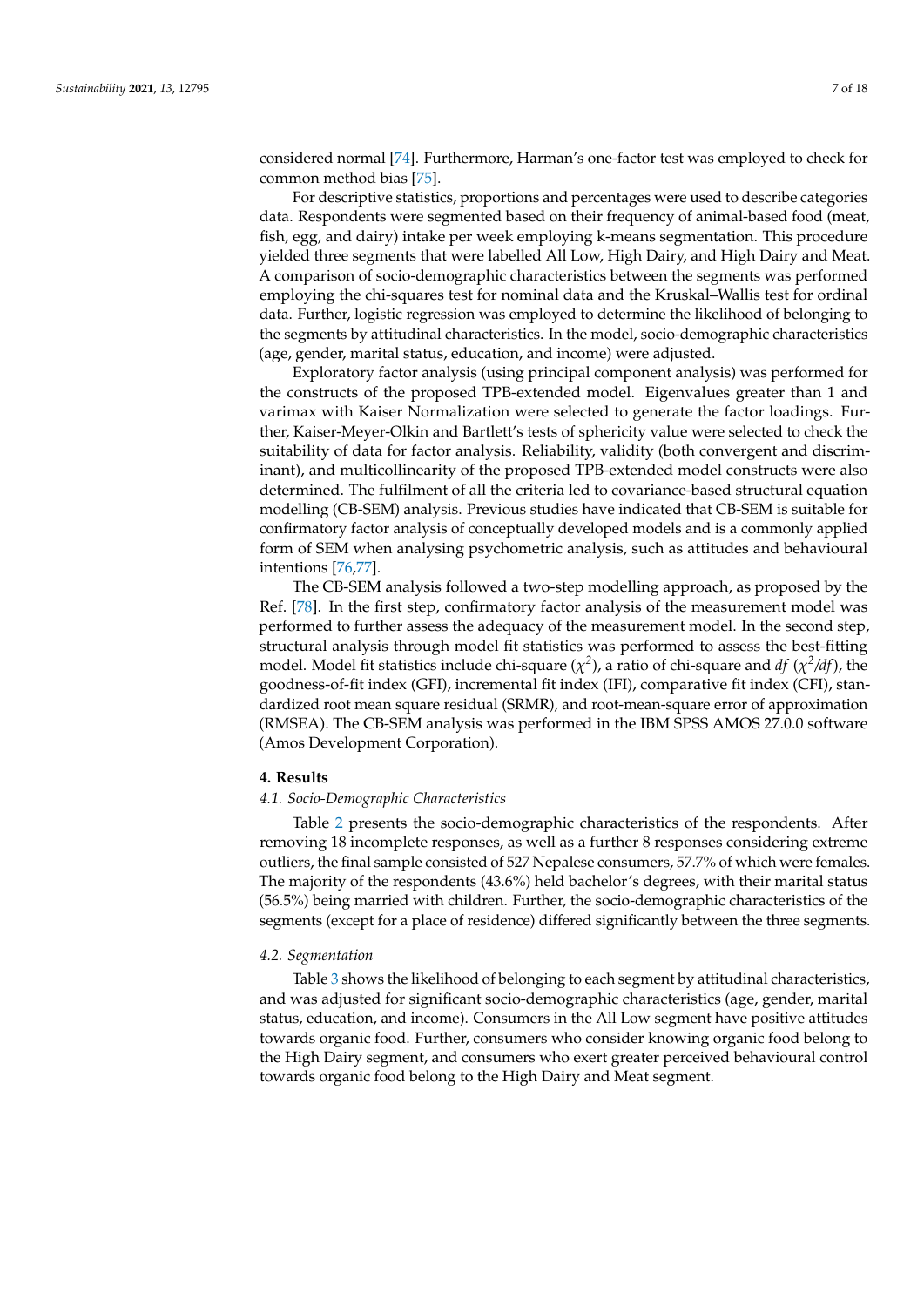<span id="page-7-0"></span>

| $\%$ (n)           | All Low <sup>a</sup><br>$(n = 113)$ | High Dairy <sup>b</sup><br>$(n = 246)$ | High Dairy and Meat <sup>c</sup><br>$(n = 168)$ | <b>Total Sample</b><br>$(n = 527)$ | $p$ -Value           |
|--------------------|-------------------------------------|----------------------------------------|-------------------------------------------------|------------------------------------|----------------------|
| Age (y)            |                                     |                                        |                                                 |                                    | $< 0.001$ ***d       |
| 20 or younger      | 6.2(7)                              | 5.7(14)                                | 1.8(3)                                          | 4.6(24)                            |                      |
| 21 to 30           | 35.4(40)                            | 32.9(81)                               | 17.9(30)                                        | 28.7(151)                          |                      |
| 31 to 40           | 24.8(28)                            | 24.8(61)                               | 33.9(57)                                        | 27.7(146)                          |                      |
| 41 to 50           | 23(26)                              | 23.2(57)                               | 31.5(53)                                        | 25.8(136)                          |                      |
| 51 and above       | 10.6(12)                            | 13.4(33)                               | 14.9(25)                                        | 13.3(70)                           |                      |
| Gender             |                                     |                                        |                                                 |                                    | $< 0.001$ ****       |
| Male               | 38.1(43)                            | 32.1(79)                               | 60.1(101)                                       | 42.3(223)                          |                      |
| Female             | 61.9(70)                            | 67.9(167)                              | 39.9(67)                                        | 57.7(304)                          |                      |
| Marital status     |                                     |                                        |                                                 |                                    | $0.006$ **e          |
| Single             | 32.7(37)                            | 30.9(76)                               | 16.7(28)                                        | 26.8(141)                          |                      |
| Married            | 17.7(20)                            | 17.5(43)                               | 13.7(23)                                        | 16.3(86)                           |                      |
| Married with       | 49.6(56)                            | 51.2(126)                              | 69(116)                                         | 56.5(298)                          |                      |
| children           |                                     | 0.4(1)                                 | 0.6(1)                                          | 0.4(2)                             |                      |
| Others             |                                     |                                        |                                                 |                                    |                      |
| Education          |                                     |                                        |                                                 |                                    | $0.011 *d$           |
| School             | 13.1(15)                            | 14.6(36)                               | 10.7(18)                                        | 13.1(69)                           |                      |
| Intermediate       | 27.4(31)                            | 31.3(77)                               | 23.8(40)                                        | 28.1(148)                          |                      |
| Bachelor           | 49.6(56)                            | 41.9(103)                              | 42.3(71)                                        | 43.6(230)                          |                      |
| Master and above   | 8.8(10)                             | 11.4(28)                               | 23.2(39)                                        | 14.6(77)                           |                      |
| Others             | 0.9(1)                              | 0.8(2)                                 | $\overline{\phantom{a}}$                        | 0.6(3)                             |                      |
| Income (NPR)       |                                     |                                        |                                                 |                                    | $< 0.001$ ***d       |
| $0 - 10,000$       | 21.2(24)                            | 30.1(74)                               | 2.4(4)                                          | 19.4(102)                          |                      |
| 10,001-40,000      | 38.9(44)                            | 41.5(102)                              | 26.2(44)                                        | 36.1(190)                          |                      |
| 40,001-70,000      | 20.4(23)                            | 17.5(43)                               | 25.6(43)                                        | 20.7(109)                          |                      |
| 70,001-100,000     | 10.6(12)                            | 3.3(8)                                 | 30.4(51)                                        | 13.5(71)                           |                      |
| >100,000           | 1.8(2)                              | 1.2(3)                                 | 9.5(16)                                         | 4(21)                              |                      |
| No statement       | 7.1(8)                              | 6.5(16)                                | 6.0(10)                                         | 6.5(34)                            |                      |
| Place of residence |                                     |                                        |                                                 |                                    | $0.927$ <sup>e</sup> |
| Kathmandu          | 41.6(47)                            | 38.2(94)                               | 41.1(69)                                        | 39.8(210)                          |                      |
| Lalitpur           | 22.1(25)                            | 25.6(63)                               | 22.6(38)                                        | 36.2(126)                          |                      |
| Bhaktapur          | 36.1(41)                            | 36.2(89)                               | 36.3(61)                                        | 23.9(191)                          |                      |
|                    |                                     |                                        |                                                 |                                    |                      |

**Table 2.** Socio-demographic characteristics of the three segments and the total sample % (n).

Note: <sup>a</sup> All Low = Low-frequency intake of meat, fish, dairy, and egg. <sup>b</sup> High Dairy = High-frequency intake of dairy and low-frequency intake of meat, fish, and egg. <sup>c</sup> High Dairy and Meat = High-frequency intake of dairy and meat and low-frequency intake of fish and egg. <sup>d</sup> Kruskal-Wallis test. <sup>e</sup> Chi-square test. Significant codes: \*\*\* =  $p < 0.001$ , \*\* =  $p < 0.01$ , \* =  $p < 0.05$  (two-tailed).

**Table 3.** Likelihood of belonging to the segment by attitudinal characteristics.

<span id="page-7-1"></span>

| (Total: $n = 527$ )            |       | Segment 1<br>All Low<br>$(n = 113)$ |       | Segment 2<br><b>High Dairy</b><br>$(n = 246)$ | Segment 3<br>High Dairy and Meat $(n = 168)$ |                   |  |
|--------------------------------|-------|-------------------------------------|-------|-----------------------------------------------|----------------------------------------------|-------------------|--|
|                                | OR    | <b>CI</b>                           | OR    | CI                                            | OR                                           | <b>CI</b>         |  |
| Attitudes towards organic food | 1.613 | $(1.083 - 2.401)$                   | 0.887 | $(0.628 - 1.254)$                             | 0.775                                        | $(0.523 - 1.148)$ |  |
| Subjective norms               | 0.860 | $(0.625 - 1.183)$                   | 1.099 | $(0.828 - 1.460)$                             | 1.041                                        | $(0.747 - 1.450)$ |  |
| Perceived behavioural control  | 0.984 | $(0.774 - 1.252)$                   | 0.634 | $(0.507 - 0.792)$                             | 1.853                                        | $(1.420 - 2.416)$ |  |
| Knowledge towards organic food | 0.889 | $(0.662 - 1.195)$                   | 1.429 | $(1.096 - 1.864)$                             | 0.695                                        | $(0.513 - 0.942)$ |  |
| Environmental concern          | 1.331 | $(0.994 - 1.780)$                   | 0.829 | $(0.648 - 1.062)$                             | 0.945                                        | $(0.710 - 1.258)$ |  |
| Health-consciousness           | 0.968 | $(0.700 - 1.338)$                   | 0.840 | $(0.627 - 1.125)$                             | 1.261                                        | $(0.910 - 1.745)$ |  |

Note: Odds ratios (OR) > 1 show a higher likelihood of being in the segment when agreeing with the statement per increment on the Likert scale. Confidence interval (CI) > 1 or <1 indicates that 95% of the time, one group will be more or less likely to belong to the segment per increment on the Likert scale. The bold numbers represent significance OR, according to logistic regression, being adjusted by age, gender, marital status, education and income. In the model, dependent variables were cluster memberships.

## *4.3. Harman's One-Factor Test, Exploratory Factor Analysis, Reliability, Validity, and Multicollinearity Tests*

The results from Harman's one-factor test indicated that the total variance of the first factor was 22.117% variance, which was less than 50%, indicating no presence of common method bias [\[75\]](#page-16-20). Further, exploratory factor analysis extracted seven factors (attitudes, subjective norms, perceived behavioural control, knowledge, environmental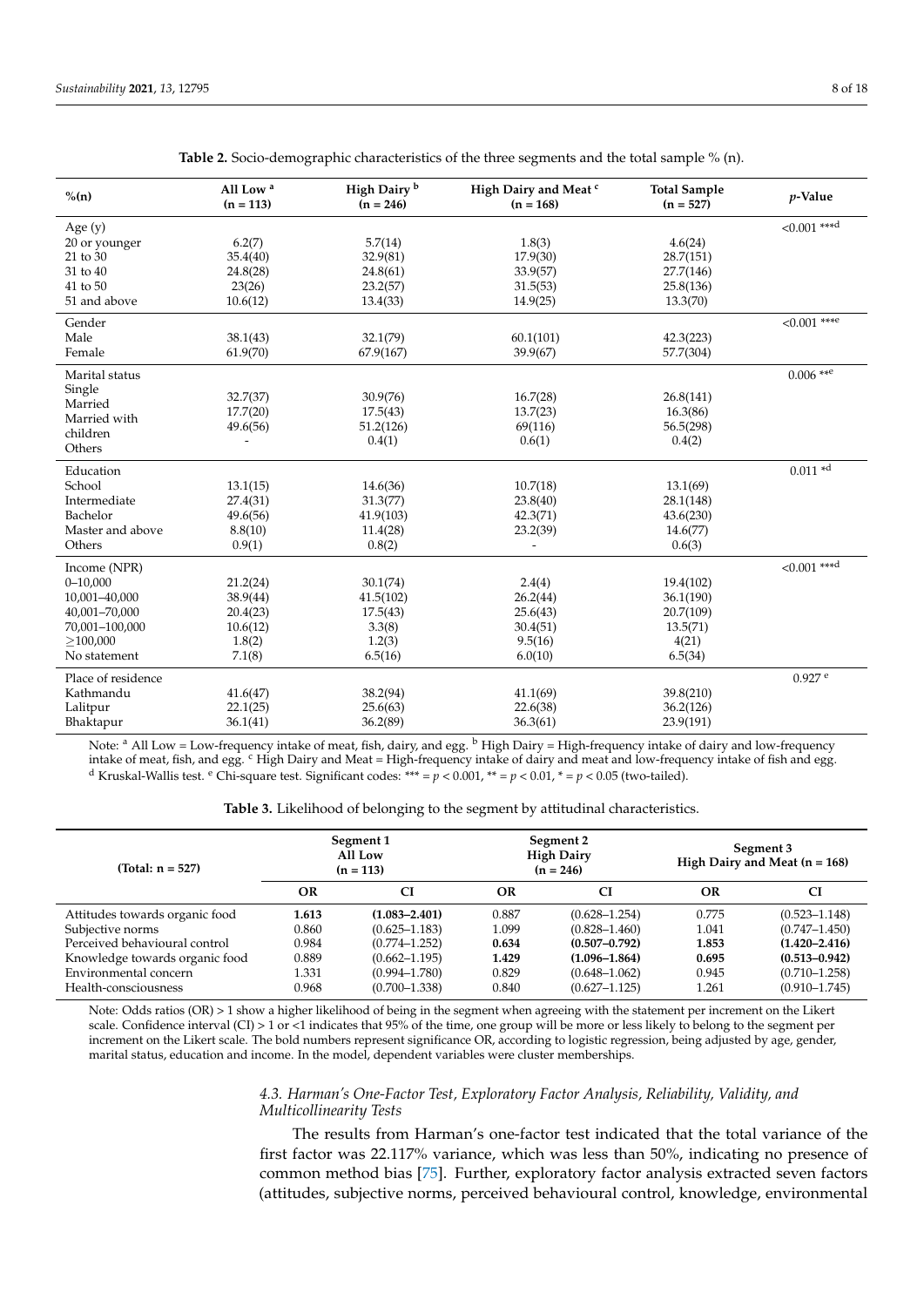concern, health-consciousness, and intention) that explained 68.838% of the variance in the data. The Kaiser–Meyer–Olkin measure of sampling adequacy equals 0.799, whereas Bartlett's Test of Sphericity was significant at <0.001, indicating appropriateness for further analysis [\[79\]](#page-16-24). The value of Cronbach's alpha among items ranged from 0.681 for subjective norms to 0.865 for perceived behavioural control, indicating satisfactory reliability [\[80\]](#page-16-25). The value of composite reliability (CRC) that determined construct reliability ranged from 0.772 for intention to 0.894 for perceived behavioural control, indicating the value exceeded the threshold value of 0.7 [\[81\]](#page-16-26). The value of the average variance extracted (AVE) of each construct exceeded the minimum threshold of 0.50, establishing convergent validity. The value of the variance inflation factor (VIF) ranged from 1.003 for health-consciousness to 1.376 for attitudes, indicating no issue of multicollinearity among the constructs [\[82\]](#page-16-27). Table [4](#page-8-0) shows the value of factor loadings, reliability, validity, and multicollinearity.

**Table 4.** Factor loadings, validity, reliability, and multicollinearity tests.

<span id="page-8-0"></span>

| Constructs                    | <b>Items</b>                              | <b>Factor Loadings</b>           | Cronbach's $\alpha$ | <b>AVE</b> | <b>CRC</b> | <b>VIF</b> |
|-------------------------------|-------------------------------------------|----------------------------------|---------------------|------------|------------|------------|
| Attitudes                     | ATT1<br>ATT <sub>2</sub><br>ATT3<br>ATT4  | 0.813<br>0.751<br>0.802<br>0.736 | 0.819               | 0.602      | 0.858      | 1.376      |
| Subjective norms              | SN <sub>1</sub><br>SN2<br>SN <sub>3</sub> | 0.792<br>0.724<br>0.700          | 0.681               | 0.547      | 0.783      | 1.350      |
| Perceived behavioural control | PBC1<br>PBC <sub>2</sub><br>PBC3<br>PBC4  | 0.855<br>0.883<br>0.824<br>0.728 | 0.865               | 0.679      | 0.894      | 1.220      |
| Knowledge                     | KN1<br>KN <sub>2</sub><br>KN <sub>3</sub> | 0.753<br>0.829<br>0.736          | 0.722               | 0.598      | 0.816      | 1.222      |
| Environmental concern         | EC1<br>EC <sub>2</sub><br>EC <sub>3</sub> | 0.719<br>0.758<br>0.862          | 0.735               | 0.611      | 0.824      | 1.237      |
| Health-consciousness          | HC1<br>HC2<br>HC <sub>3</sub>             | 0.879<br>0.857<br>0.781          | 0.770               | 0.705      | 0.877      | 1.003      |
| Intention                     | INT1<br>INT <sub>2</sub>                  | 0.779<br>0.808                   | 0.685               | 0.629      | 0.772      | 1.336      |

Note: AVE = Average variance extracted, CRC = Composite reliability, VIF = Variance inflation factor.

Table [5](#page-9-0) shows the discriminant validity. The study by the Ref. [\[83\]](#page-16-28) suggested that the inter-construct correlation coefficient <0.8 represents adequate discriminant validity. Further, the square root of the AVE of each construct was greater than the inter-construct correlation coefficient, establishing discriminant validity [\[84\]](#page-16-29). All in all, the proposed TPBextended model represents adequate validity (convergent and discriminant), reliability, and multicollinearity.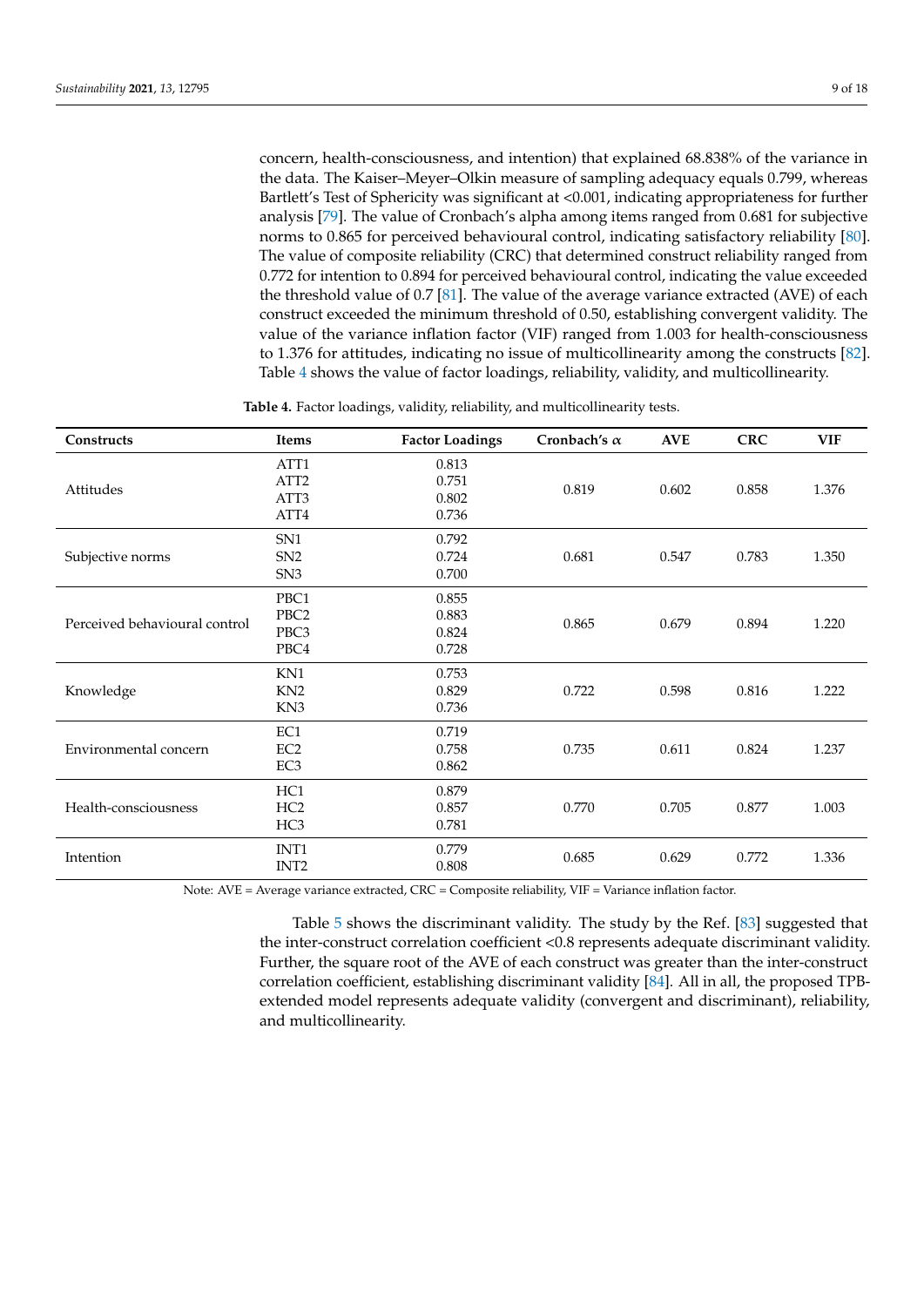<span id="page-9-0"></span>

| Constructs                             | <b>ATT</b> | <b>SN</b> | <b>PBC</b> | KN       | EC       | HC      | <b>INT</b> | <b>BEH</b> |
|----------------------------------------|------------|-----------|------------|----------|----------|---------|------------|------------|
| Attitude (ATT)                         | 0.77       |           |            |          |          |         |            |            |
| Subjective norms (SN)                  | $0.37**$   | 0.73      |            |          |          |         |            |            |
| Perceived behavioural control<br>(PBC) | $0.29**$   | $0.27**$  | 0.82       |          |          |         |            |            |
| Knowledge (KN)                         | $0.38**$   | $0.28**$  | $0.20**$   | 0.77     |          |         |            |            |
| Environmental concern (EC)             | $0.26**$   | $0.35**$  | $0.18**$   | $0.15**$ | 0.78     |         |            |            |
| Health-consciousness (HC)              | $-0.02$    | $-0.01$   | 0.00       | 0.01     | 0.00     | 0.83    |            |            |
| Intention (INT)                        | $0.31**$   | $0.33**$  | $0.36**$   | $0.22**$ | $0.34**$ | 0.03    | 0.97       |            |
| Behaviour (BEH)                        | $0.51**$   | $0.46**$  | $0.55**$   | $0.39**$ | $0.32**$ | $-0.03$ | $0.62**$   | 1          |
| Mean                                   | 4.19       | 3.91      | 3.06       | 3.35     | 3.87     | 4.29    | 3.61       | 4.50       |
| Standard deviation                     | 0.64       | 0.77      | 0.93       | 0.81     | 0.83     | 0.66    | 0.93       | 1.11       |

**Table 5.** Correlation between the constructs and descriptive statistics.

Note: Significant codes:  $** = p < 0.01$  (two-tailed) estimated through Pearson's correlation test, the bold value represents the square root of average variance extracted (AVE).

#### *4.4. Measurement Model and Structural Analysis*

The results from confirmatory factor analysis using maximum likelihood estimation indicated the value of model fit indices of the measurement model representing an adequate model fit  $(\chi^2/df = 2.413,$  GFI = 0.927, IFI = 0.937, CFI = 0.936, SRMR = 0.041, RMSEA =  $0.052$ ) with factor-loading of each item > 0.6 [\[81\]](#page-16-26). Further, the result from structural analysis shows that the value of the model fit indices of the proposed TPB-extended model represents a good model fit ( $\chi^2$ /df = 2.490, GFI = 0.898, IFI = 0.906, CFI = 0.904, SRMR  $= 0.053$ , RMSEA  $= 0.053$ ). The original TPB model was also tested for model fit statistics  $(\chi^2/df = 3.887,$  GFI = 0.927, IFI = 0.935, CFI = 0.935, SRMR = 0.047, RMSEA = 0.074). The proposed TPB-extended model, original TPB model, and TPB model extended with knowledge, environmental concerns, and health concerns were compared for their predictive power. The results suggested that including knowledge, environmental concerns, healthconsciousness, and background factors in the original TPB has better predictive power for behaviour (Adjusted  $R2 = 0.912$ ) than the original TPB model (Adjusted  $R2 = 0.786$ ) and the TPB-extended model without background factors (Adjusted R2 = 0.793). Further, the model fit statistics of the proposed TPB-extended model were satisfactory ( $\chi^2/df = 2.507$ , RMSEA = 0.053) when compared to the original TPB model ( $\chi^2$ /df = 3.887, RMSEA = 0.074) and the TPB-extended model without background factors ( $\chi^2$ /df = 2.432, RMSEA = 0.052). The result supported the inclusion of knowledge, environmental concern, health-consciousness, and background factors in the TPB framework in the case of organic food consumption among Nepalese consumers. The model fit statistics are shown in Table [6.](#page-9-1)

**Table 6.** Model fit statistics and predictive power of the model.

<span id="page-9-1"></span>

| <b>Model Fit Statistics</b> | Measurement<br>Original TPB Model <sup>a</sup><br>Model |                        | <b>TPB-Extended with</b><br>EC, KN, and HC | TPB-Extended<br>Model with EC, KN,<br>HC, and<br><b>Background Factors</b> | Standard Norms <sup>b</sup> |  |  |
|-----------------------------|---------------------------------------------------------|------------------------|--------------------------------------------|----------------------------------------------------------------------------|-----------------------------|--|--|
| $\chi^2$                    | 448.744 ***                                             | 272.104***             | 510.742***                                 | 824.914***                                                                 | $≥$ 0, <i>p</i> < 0.05      |  |  |
| Scaled $\chi^2$ /df         | 2.413                                                   | 3.887                  | 2.432                                      | 2.477                                                                      | $>1$ and $< 5$              |  |  |
| <b>GFI</b>                  | 0.927                                                   | 0.927                  | 0.919                                      | 0.898                                                                      | >0.90                       |  |  |
| <b>IFI</b>                  | 0.937                                                   | 0.935                  | 0.936                                      | 0.905                                                                      | >0.90                       |  |  |
| <b>CFI</b>                  | 0.936                                                   | 0.935                  | 0.935                                      | 0.904                                                                      | >0.90                       |  |  |
| <b>SRMR</b>                 | 0.041                                                   | 0.047                  | 0.045                                      | 0.057                                                                      | < 0.08                      |  |  |
| RMSEA (90% CI)              | $0.052(0.046 - 0.058)$                                  | $0.074(0.065 - 0.083)$ | $0.052(0.046 - 0.058)$                     | $0.053(0.049 - 0.058)$                                                     | < 0.08                      |  |  |
| Adjusted R2<br>(Intention)  | -                                                       | 0.536                  | 0.568                                      | 0.517                                                                      |                             |  |  |
| Adjusted R2<br>(Behaviour)  | $\overline{\phantom{0}}$                                | 0.786                  | 0.793                                      | 0.909                                                                      |                             |  |  |

Note: <sup>a</sup> Original TPB model = Direct path from attitude, and subjective norms to intention and perceived behavioural control to both intention, and behaviour [\[17\]](#page-14-16). <sup>b</sup> Source: [\[85](#page-16-30)[,86\]](#page-16-31). TPB = Theory of planned behaviour. EC = Environmental concern, KN = Knowledge, HC = Health-consciousness, GFI = Goodness of Fit index, IFI = Incremental Fit Index, CFI = Comparative Fit Index, SRMR = Standardized Root Mean Square Residual, RMSEA = Root Mean Square Error Approximation, CI = Confidence Interval. Significant codes: \*\*\* = *p* < 0.001.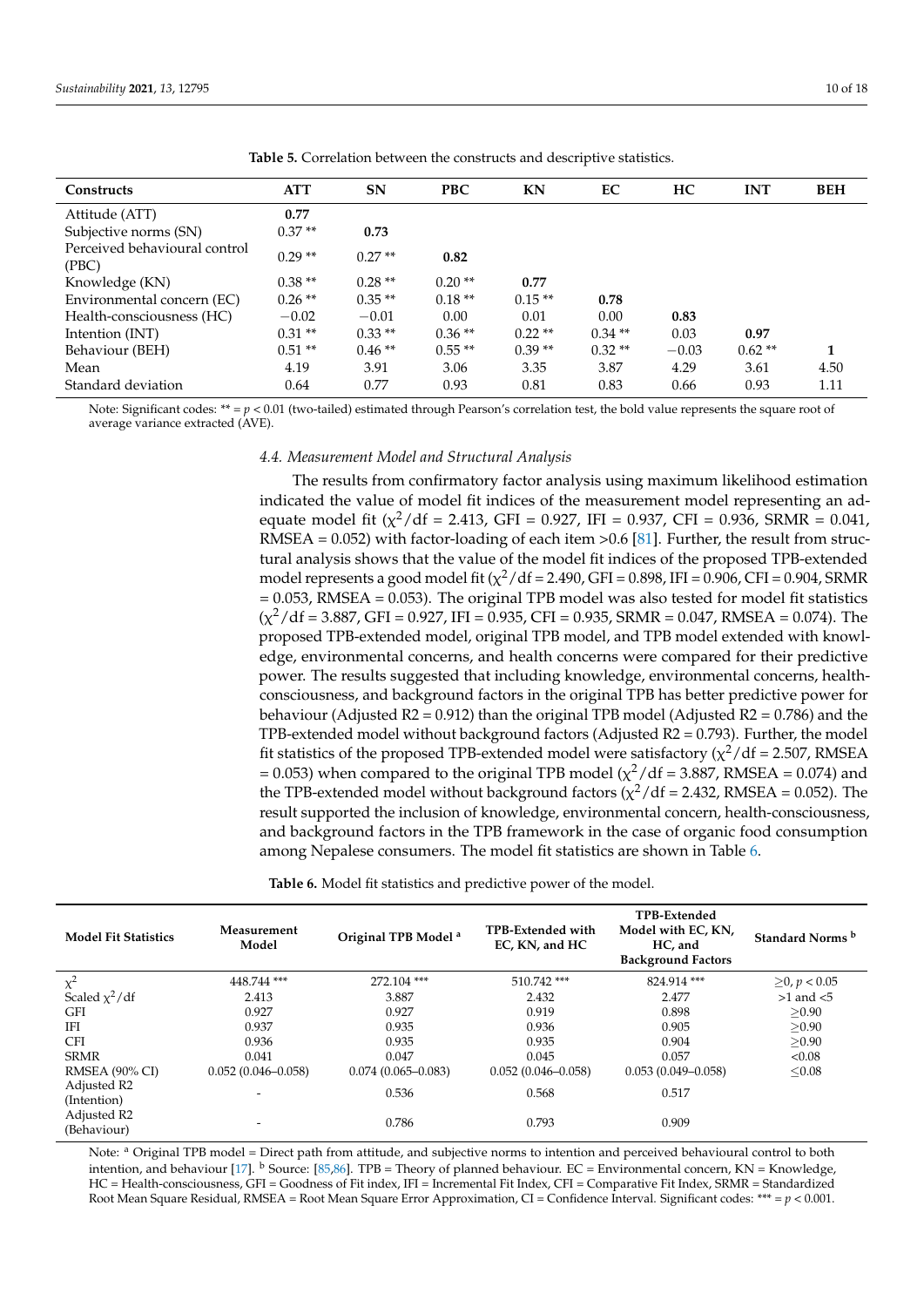### *4.5. CB-SEM Analysis*

The results from CB-SEM analysis (Table [7\)](#page-10-0) indicated that attitudes, subjective norms, and perceived behavioural control were all significant predictors of the consumer's intention to purchase organic food, therefore supporting hypotheses H1, H2, and H3, respectively. Perceived behavioural control was the main predictor of behavioural intention (β = 0.438, t = 7.371, *p* < 0.001), followed by attitudes (β = 0.302, t = 5.892, *p* < 0.001), and subjective norms (β = 0.300, t = 5.612,  $p < 0.001$ ). Behavioural intention (β = 0.945,  $t = 10.121$ ,  $p < 0.001$ ) significantly affects organic food purchasing behaviour, thus supporting hypothesis H4. The additional constructs included in the original TPB, that is, knowledge (β = 0.211, t = 4.444,  $p < 0.001$ ), and environmental concern (β = 0.208, t = 4.332, *p* < 0.001) had a positive and significant influence on the intention to purchase organic food; thus, hypotheses H5 and H6 were supported. However, the additional construct, that is, health-consciousness ( $β = -0.034$ ,  $t = -0.861$ ,  $p = 0.374$ ), had no significant influence on the intention to purchase organic food, rejecting hypothesis H7.

**Table 7.** Structural relationship between the constructs of the proposed TPB-extended model and their status.

<span id="page-10-0"></span>

| Paths                 | <b>Standardised Estimates</b> | <b>Standard Error</b> | t-Value  | <i>v</i> -Value | <b>Hypothesis Status</b> |
|-----------------------|-------------------------------|-----------------------|----------|-----------------|--------------------------|
| $ATT\rightarrow INT$  | 0.302                         | 0.046                 | 5.892    | ***             | H1: Supported            |
| $SN \rightarrow INT$  | 0.300                         | 0.043                 | 5.612    | ***             | H2: Supported            |
| $PBC \rightarrow INT$ | 0.438                         | 0.047                 | 7.371    | ***             | H3: Supported            |
| $INT \rightarrow BEH$ | 0.945                         | 0.158                 | 10.121   | ***             | H4: Supported            |
| $KN\rightarrow INT$   | 0.211                         | 0.043                 | 4.444    | ***             | H5: Supported            |
| $EC \rightarrow INT$  | 0.208                         | 0.038                 | 4.332    | ***             | H6: Supported            |
| $HC \rightarrow INT$  | $-0.034$                      | 0.039                 | $-0.861$ | 0.374           | H7: Rejected             |

Note: ATT = Attitude, SN = Subjective norms, PBC = Perceived behavioural control, KN = Knowledge, EC = Environmental concern, HC = Health-consciousness, INT = Intention, BEH = Behaviour. Significant codes: \*\*\* = *p* < 0.001.

> Table [8](#page-11-0) shows the results of the background factors (age, gender, marital status, education, income, place of residence, and intake of animal-based foods) that influenced the constructs (attitudes, subjective norms, perceived behavioural control, knowledge, environmental concern, health-consciousness, and behaviour) of the proposed TPB-extended model [\[18\]](#page-14-17). Attitudes, subjective norms, perceived behavioural control, knowledge, environmental concerns and behaviour were significantly influenced by several background factors. In particular, attitude is influenced by marital status (β = 0.129, *p* = 0.033), indicating that married consumers with children have a more positive attitude towards organic food, thus supporting Hypothesis H8c. More favourable attitudes were found for consumers with incomes higher than NPR 40,000 ( $β = 0.165$ ,  $p = 0.002$ ) and with a lower intake of animal-based foods ( $β = 0.116$ ,  $p = 0.016$ ), supporting Hypotheses H8e and H8g (respectively). Gender ( $\beta = 0.131$ ,  $p = 0.010$ ) was significantly influenced by subjective norms, supporting Hypothesis H9b, which indicates that female consumers perceived more pressure to purchase organic food. Perceived behavioural control was influenced by gender ( $\beta = 0.091$ ,  $p = 0.049$ ), and income ( $\beta = 0.216$ ,  $p < 0.001$ ), supporting Hypotheses H9b and H9e, respectively. This indicated that female consumers with higher income had a perceived ease of purchasing organic food. Knowledge was influenced by the consumer's education (β = 0.156,  $p = 0.003$ ), and place of residence (β = 0.173,  $p < 0.001$ ), supporting Hypotheses H11d and H11f (respectively), which indicates that consumers with higher education and who were residing in the capital city of Kathmandu had higher levels of knowledge towards organic food. Gender (β = 0.145,  $p = 0.004$ ), marital status (β = 0.157,  $p = 0.011$ ), and segment ( $\beta = 0.097$ ,  $p = 0.049$ ) significantly influenced environmental concerns, supporting Hypotheses H12b, H12c, and H12g, respectively. This indicated that females, with their marital status being married with children and who consumed a lower intake of animal foods, had higher levels of environmental concerns. Health-consciousness was not influenced by any background factors considered in this study, thus rejecting hypotheses H13a–g. The organic food purchasing behaviour was influenced by consumers'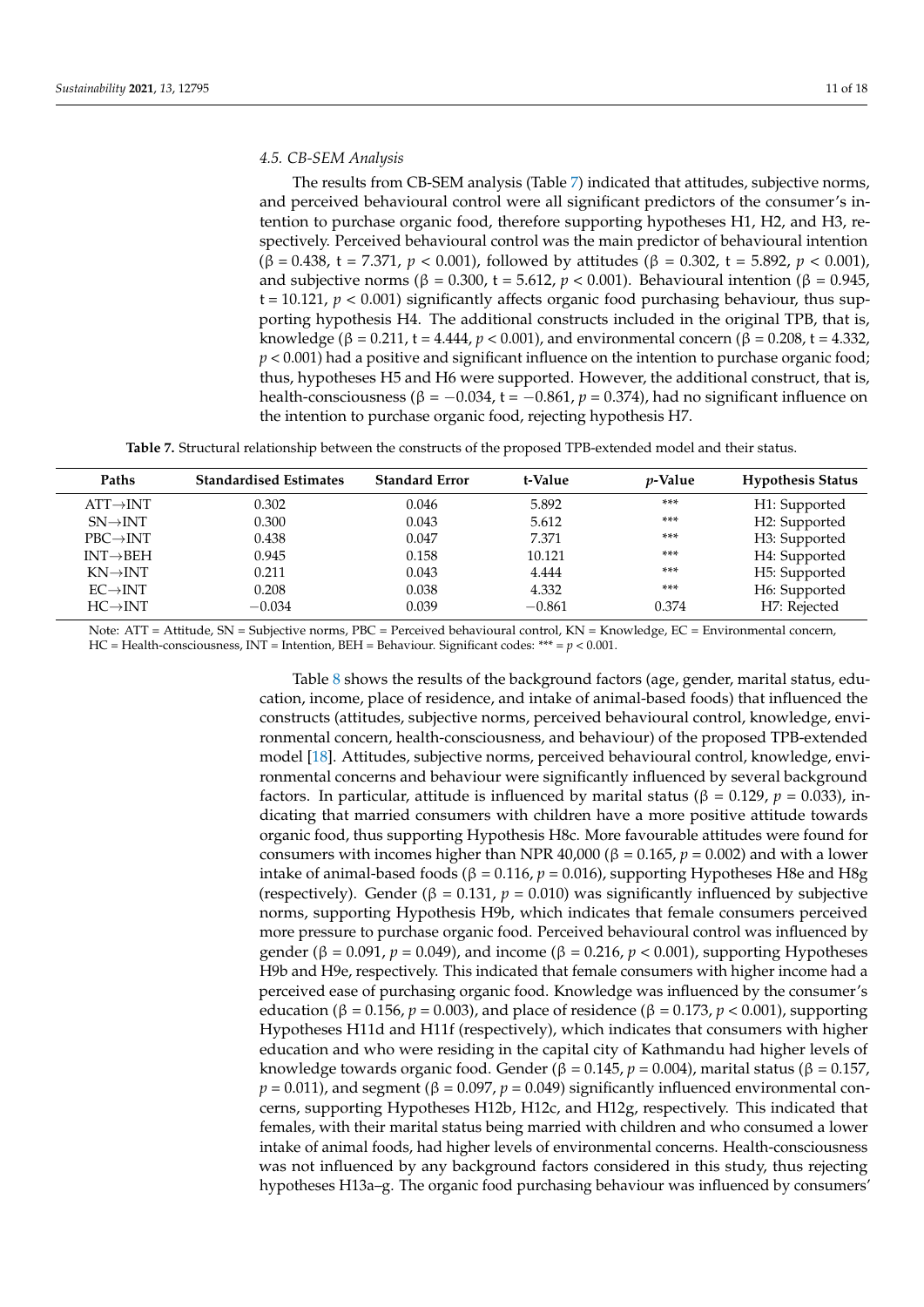income ( $β = 0.096$ ,  $p = 0.007$ ), supporting Hypothesis H14e, which indicates that Nepalese consumers with higher incomes had a higher purchasing frequency of organic food.

**Table 8.** Structural relationship between background factors and constructs of the proposed TPB-extended model.

<span id="page-11-0"></span>

| <b>Endogenous Variables</b>                        |         |       |          |       |          |                 |          |                |          |                |          |                |          |                 |
|----------------------------------------------------|---------|-------|----------|-------|----------|-----------------|----------|----------------|----------|----------------|----------|----------------|----------|-----------------|
|                                                    | H8: ATT |       | H9: SN   |       |          | <b>H10: PBC</b> |          | <b>H11: KN</b> |          | <b>H12: EC</b> |          | <b>H13: HC</b> |          | <b>H14: BEH</b> |
| R <sub>2</sub>                                     | 0.056   |       | 0.062    |       | 0.050    |                 | 0.068    |                | 0.084    |                | 0.017    |                | 0.909    |                 |
| Background factors                                 | Coeff   | v     | Coeff    | v     | Coeff    | p               | Coeff    | v              | Coeff    | v              | Coeff    |                | Coeff    | p               |
| (a) Age $( \geq 41 = 1)$                           | 0.116   | n.s.  | $-0.057$ | n.s.  | 0.048    | n.s.            | 0.073    | n.s.           | $-0.094$ | n.s.           | 0.052    | n.s.           | 0.063    | n.s             |
| (b) Gender                                         | 0.000   | n.s.  | 0.131    | 0.010 | 0.091    | 0.049           | $-0.004$ | n.s.           | 0.145    | 0.004          | 0.086    | n.s.           | $-0.029$ | n.s             |
| (c) Marital status (Married with<br>$children = 1$ | 0.129   | 0.033 | 0.103    | n.s.  | 0.019    | n.s.            | 0.109    | n.s.           | 0.157    | 0.011          | 0.071    | n.s.           | $-0.058$ | n.s             |
| (d) Education<br>(>Bachelor = 1)                   | 0.055   | n.s.  | $-0.006$ | n.s.  | $-0.020$ | n.s.            | 0.156    | 0.003          | 0.002    | n.s.           | $-0.038$ | n.s.           | $-0.044$ | n.s             |
| (e) Income<br>$($ >40,001 = 1)                     | 0.165   | 0.002 | 0.097    | n.s.  | 0.216    | ***             | 0.088    | n.s            | 0.003    | n.s.           | 0.028    | n.s.           | 0.096    | 0.007           |
| (f) Place of residence (Kathmandu = 1)             | 0.018   | n.s.  | 0.077    | n.s.  | 0.011    | n.s.            | 0.173    | ***            | 0.058    | n.s.           | 0.058    | n.s.           | $-0.020$ | n.s             |
| $(g)$ Segment <sup>a</sup><br>$(All Low = 1)$      | 0.116   | 0.016 | 0.032    | n.s.  | 0.022    | n.s.            | $-0.010$ | n.s.           | 0.097    | 0.049          | $-0.011$ | n.s.           | 0.040    | n.s             |

Note: <sup>a</sup> Segment was based on the frequency of animal-based foods (meat, fish, egg, and dairy) intake per week. All Low = Low frequency intake of meat, fish, dairy, and egg. ATT = Attitudes, SN = Subjective norms, PBC = Perceived behavioural control, KN = knowledge, EC = Environmental concern, HC = Health-consciousness, BEH = Behaviour. Significant codes: \*\*\* = *p* < 0.001. n.s. = not significant.

#### **5. Discussion and Implications**

This study attempted to segment consumers based on their intake of animal-based foods and determine the determinants influencing organic food purchasing behaviour in one of the emerging economies. The findings of the study strongly confirm the adequacy of the TPB model in the pretext to determine organic food purchasing behaviour among Nepalese consumers. Knowledge of organic food, environmental concern, healthconsciousness, and background factors increased the explained variance of purchasing behaviour towards organic food. Among the TPB framework constructs, perceived behavioural control has appeared as the most significant determinant ( $β = 0.415$ ) of Nepalese consumers' intention to buy organic food. These results were consistent with those yielded by the previous studies [\[30](#page-15-3)[,87\]](#page-17-0). Nepalese consumers' strong perceived behavioural control towards organic food advocates for the fact that organic food practitioners need to understand that consumers are more concerned about their inability to buy organic foods. They should make organic foods available at local stores at a reasonable price and train Nepalese consumers to judge the quality of organic foods, thus promoting purchasing experience and habits towards organic foods. A study by the Ref. [\[88\]](#page-17-1) found that 'consumers are pragmatic and will not go to several stores to buy organic foods', thus, making organic foods available at several local stores is necessary to trigger people's intention to purchase organic food. Moreover, increasing the availability of organic foods in local stores might also reduce the indirect search costs for organic food and help enhance the buying experience of organic foods among Nepalese consumers. Several previous studies have found that a higher price [\[89\]](#page-17-2) and low availability [\[70,](#page-16-15)[90\]](#page-17-3) of organic food act as barriers to the consumption of organic food.

Findings from this study suggest that attitudes towards organic food positively and significantly influence the intention to buy organic food. These findings are consistent with findings from previous studies [\[25](#page-14-21)[,26](#page-15-0)[,41\]](#page-15-13). Thus, organic food practitioners could focus on promoting the benefits of consuming organic food in comparison to non-organic foods (e.g., being healthy, nutritious, higher quality, tasty, and safe) to enhance consumers' purchasing intention towards organic food. For instance, media campaigns could be designed involving well-known influencers of food and drink as spokespersons to manifest good taste by consuming organic foods. Moreover, the results from this study show that knowledge of organic food is a significant predictor of Nepalese consumers' purchasing intention towards organic food. This result is consistent with previous studies [\[41](#page-15-13)[,68\]](#page-16-13). Previous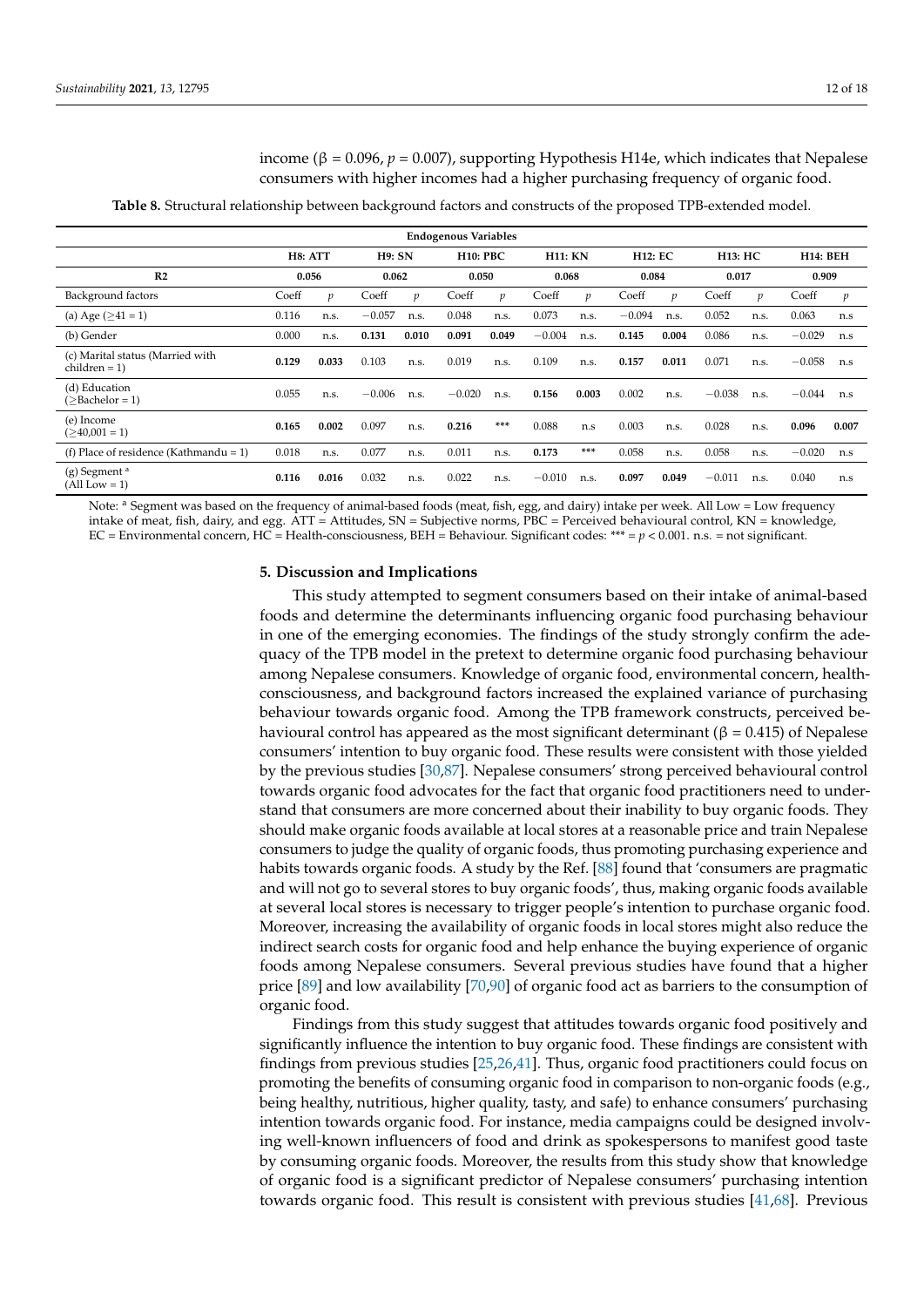studies have shown that knowledge of organic food can effectively reduce consumers' uncertainty and create trust, thereby increasing attitudes and buying intention towards organic food [\[91,](#page-17-4)[92\]](#page-17-5). Thus, organic food practitioners could focus on providing organic food knowledge and invest in educating consumers with credible information through various channels, including organic food fairs, farms, and farmers' markets to precipitate purchasing intention towards organic food among Nepalese consumers. Further, it is recommended to use enough and reliable labelling information to help consumers determine the quality of their products, thus creating trust and positive attitudes towards organic food [\[57\]](#page-16-2). For instance, urban Nepalese consumers were paying premium prices for organic vegetables on the basis of 'trust' and they were further willing to pay 10–15 percent more if

Subjective norms significantly influence the intention to purchase organic food among Nepalese consumers. The findings are consistent with previous studies [\[26](#page-15-0)[,28](#page-15-26)[,29\]](#page-15-2). The outcome of subjective norms specifies marketers need to capitalise on the importance of social influence in the formation of intention through marketing strategies, such as word-of-mouth marketing [\[93\]](#page-17-6). Further, Al–Swidi et al. [\[65\]](#page-16-10) argued that targeting opinion leaders who can deliver positive word-of-mouth about organic food might result in an increased level of interest and confidence towards the use of organic food among potential consumers.

organic vegetables were labelled and certified [\[14\]](#page-14-13).

Environmental concern was a significant determinant of intention to purchase organic food among Nepalese consumers. The finding aligns with the previous findings of the Refs. [\[26](#page-15-0)[,94](#page-17-7)[,95\]](#page-17-8). However, previous studies have found altruistic motives like environmental concern to be a less important determinant of organic food consumption than egoistic motives, like health concerns [\[30,](#page-15-3)[96\]](#page-17-9). In contrast, the findings from this study indicated that purchasing intentions towards organic food was not significantly influenced by health-consciousness. These findings are consistent with a previous study among Malaysian consumers [\[97\]](#page-17-10). Therefore, a marketing campaign could be launched to make Nepalese consumers aware of the environmental benefits of consuming organic food, affecting behavioural intentions to finally promote organic food purchasing behaviour.

Background factors (gender, marital status, education, income, place of residence, and segment based on intake of animal-based foods) seem to indirectly influence behavioural intention by their effects on attitudes, subjective norms, perceived behavioural control, knowledge, and environmental concerns, whereas income also seems to directly influence organic food purchasing behaviour. Females reported greater social pressure, perceived behavioural control, and environmental concern. Similarly, previous studies have found that subjective norms have an impact on females to choose organic foods [\[98,](#page-17-11)[99\]](#page-17-12) and females express slightly greater environmental concern than their male counterparts [\[100,](#page-17-13)[101\]](#page-17-14). Further, it seems that married consumers with children have favourable attitudes towards organic food and greater environmental concerns. The findings support the legacy hypothesis—the increase in environmental concern after having children as parents consider their legacy left to their offspring with regards to environmental quality [\[102\]](#page-17-15). Further, Nepalese consumers with a lower intake of animal-based foods seem to have favourable attitudes towards organic food and greater environmental concerns. A recent study has found that among the considered motivating factors regarding food choice (environmental concern and health concerns), environmental concerns had a significant positive influence on the willingness to adopt a more plant-based diet among consumers from China and New Zealand [\[103\]](#page-17-16). The findings from this study also indicate that income seems to have a positive influence on attitudes, perceived behavioural control, and behaviour. The findings were consistent with the findings from a previous study [\[48\]](#page-15-20). However, the author of the Ref. [\[48\]](#page-15-20) found that other background factors, such as age, education, and children in the household positively and significantly influenced organic food purchasing behaviour (but not income).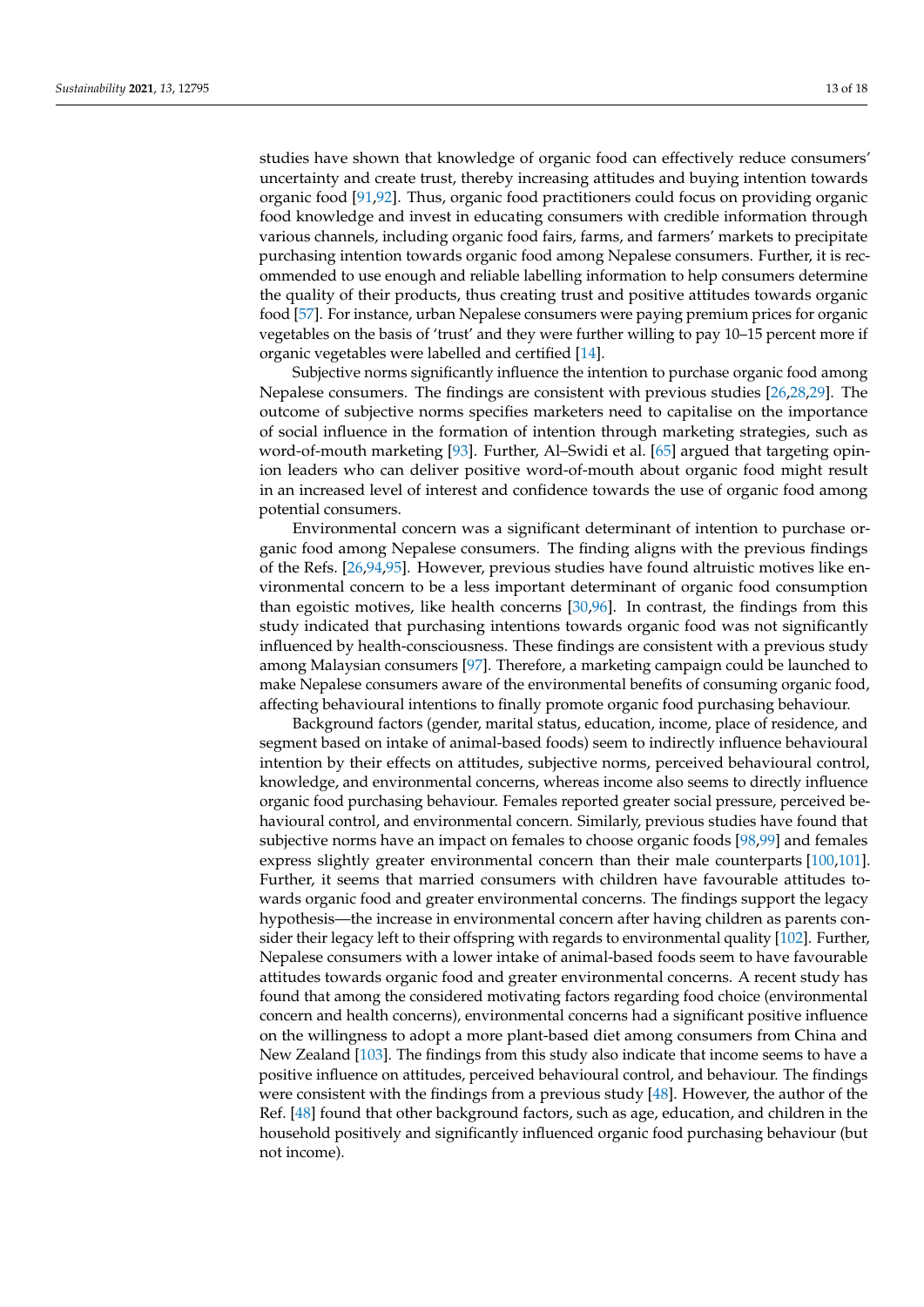## *Limitations*

There are several limitations associated with this study. Firstly, the cross-sectional design of the observation did not allow us to infer causality between the constructs of the proposed TPB-extended model. Secondly, consumers' purchasing behaviour of organic food was determined using self-report measures, thus subjecting the study to a methodological limitation [\[104\]](#page-17-17). Further, although this study employed a validated questionnaire from previous studies, one of the items in the questionnaire, 'My close friends and family members would appreciate if I buy organic foods', might have resulted in a double-barrelled bias. Data were collected from three urban cities in Nepal, where findings will need to be validated in peri-urban or rural populations. Besides the TPB constructs, this study included three additional factors: knowledge, environmental concerns, and health-consciousness. Other relevant factors, such as trust, product quality, labels, and animal welfare might have strengthened the understanding of consumers' decision-making processes regarding consumers' organic food purchasing behaviour, and improved the predictive ability of the TPB framework. Further, this study utilized only subjective knowledge to analyse the consumers' knowledge of organic food, whereas Aertsens et al. [\[68\]](#page-16-13) suggested employing both subjective and objective knowledge for measuring organic food knowledge. Finally, this study employed a quantitative method of data collection and analysis that prevented us from gaining deeper insights into the consumers' organic food purchasing decisions.

#### **6. Conclusions**

In conclusion, this study segmented Nepalese consumers based on their intake of animal-based foods and applied the TPB framework extended by knowledge, environmental concern, health-consciousness, and background factors (socio-demographic and lifestyle characteristics). Perceived behavioural control was the main predictor of organic food purchasing intentions, followed by attitude, subjective norms, knowledge, and environmental concerns. Health-consciousness showed no significant influence on organic food purchasing intentions. Gender, marital status, education, income, and segment based on intake of animal-based foods were the background factors that significantly affected attitudes, subjective norms, perceived behavioural control, knowledge, and environmental concern. Income also had a direct influence on organic food purchasing behaviour. The findings suggest that efforts to increase organic food purchasing intentions through targeting perceived behavioural control, attitudes, subjective norms, knowledge, and environmental concern may have a significant effect on increasing organic food consumption among Nepalese consumers. The findings from this study can be used to inform organic food producers and targeted marketing campaigns towards promoting organic food consumption in Nepal's urban populations. Future studies might employ a mixed-method research approach to investigate deeper insights into the determinants of organic food purchasing behaviour, as organic food consumption in Nepal is still a new phenomenon. Further, future studies might also collect national longitudinal data employing a psychographic segmentation approach to determine organic food purchasing behaviour among different consumer segments in Nepal.

**Author Contributions:** Conceptualization, M.B. and S.P.; methodology, M.B.; software, M.B.; validation, S.P.; formal analysis, M.B.; resources, M.B.; data curation, M.B.; writing—original draft preparation, M.B. and S.P.; writing—review and editing, M.B. and S.P. All authors have read and agreed to the published version of the manuscript.

**Funding:** This research did not receive any external funding.

**Institutional Review Board Statement:** Not applicable.

**Informed Consent Statement:** Informed consent was obtained from all subjects involved in the study.

**Data Availability Statement:** The data presented in this study are available on request from the corresponding author.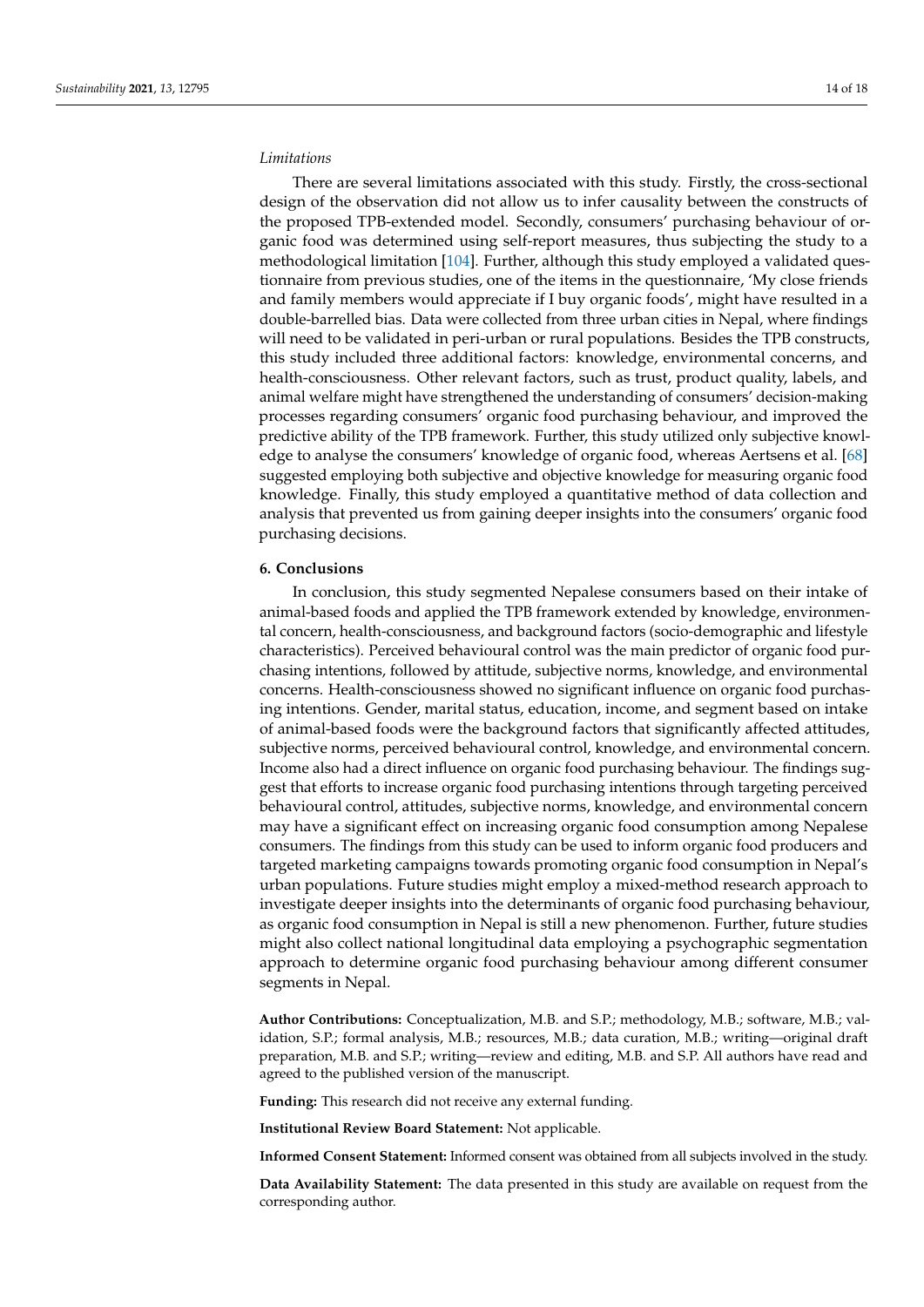**Acknowledgments:** We are thankful to Kabin Shrestha for his administrative and technical support. We are also thankful to Mijash Humagain and Rabin Karki for data collection and to Alexandra Pounds for proofreading the final version of the manuscript.

**Conflicts of Interest:** The authors declare no conflict of interest.

## **References**

- <span id="page-14-0"></span>1. United Nation Environmental Programme. One Planet Network. Available online: [https://www.unenvironment.org/explore](https://www.unenvironment.org/explore-topics/resource-efficiency/what-we-do/one-planet-network)[topics/resource-efficiency/what-we-do/one-planet-network](https://www.unenvironment.org/explore-topics/resource-efficiency/what-we-do/one-planet-network) (accessed on 7 April 2021).
- <span id="page-14-1"></span>2. Strassner, C.; Cavoski, I.; Di Cagno, R.; Kahl, J.; Kesse-Guyot, E.; Lairon, D.; Lampkin, N.; Løes, A.-K.; Matt, D.; Niggli, U.; et al. How the Organic Food System Supports Sustainable Diets and Translates These into Practice. *Front. Nutr.* **2015**, *2*, 19. [\[CrossRef\]](http://doi.org/10.3389/fnut.2015.00019) [\[PubMed\]](http://www.ncbi.nlm.nih.gov/pubmed/26176912)
- <span id="page-14-2"></span>3. Nguyen, H.V.; Nguyen, N.; Nguyen, B.K.; Lobo, A.; Vu, P.A. Organic Food Purchases in an Emerging Market: The Influence of Consumers' Personal Factors and Green Marketing Practices of Food Stores. *Int. J. Environ. Res. Public Health* **2019**, *16*, 1037. [\[CrossRef\]](http://doi.org/10.3390/ijerph16061037) [\[PubMed\]](http://www.ncbi.nlm.nih.gov/pubmed/30909390)
- <span id="page-14-3"></span>4. *Organic Agriculture, Environment and Food Security*; Scialabba, N.; Hattam, C.; Food and Agriculture Organization of the United Nations (Eds.) Environment and Natural Resources Series; Food and Agriculture Organization of the United Nations: Rome, Italy, 2002; ISBN 978-92-5-104819-1.
- <span id="page-14-4"></span>5. Muller, A.; Schader, C.; Scialabba, N.E.-H.; Brüggemann, J.; Isensee, A.; Erb, K.-H.; Smith, P.; Klocke, P.; Leiber, F.; Stolze, M.; et al. Strategies for feeding the world more sustainably with organic agriculture. *Nat. Commun.* **2017**, *8*, 1290. [\[CrossRef\]](http://doi.org/10.1038/s41467-017-01410-w) [\[PubMed\]](http://www.ncbi.nlm.nih.gov/pubmed/29138387)
- <span id="page-14-5"></span>6. Vittersø, G.; Tangeland, T. The role of consumers in transitions towards sustainable food consumption. The case of organic food in Norway. *J. Clean. Prod.* **2015**, *92*, 91–99. [\[CrossRef\]](http://doi.org/10.1016/j.jclepro.2014.12.055)
- <span id="page-14-6"></span>7. Seyfang, G. Ecological citizenship and sustainable consumption: Examining local organic food networks. *J. Rural. Stud.* **2006**, *22*, 383–395. [\[CrossRef\]](http://doi.org/10.1016/j.jrurstud.2006.01.003)
- <span id="page-14-7"></span>8. Baudry, J.; Allès, B.; Péneau, S.; Touvier, M.; Méjean, C.; Hercberg, M.D.P.G.; Galan, P.; Lairon, D.; Kesse-Guyot, E. Dietary intakes and diet quality according to levels of organic food consumption by French adults: Cross-sectional findings from the NutriNet-Santé Cohort Study. *Public Health Nutr.* **2017**, *20*, 638–648. [\[CrossRef\]](http://doi.org/10.1017/S1368980016002718)
- <span id="page-14-8"></span>9. Government of Nepal Agriculture Development Strategy (ADS) 2014. Available online: [http://www.nnfsp.gov.np/PortalContent.](http://www.nnfsp.gov.np/PortalContent.aspx?Doctype=Resources&ID=61) [aspx?Doctype=Resources&ID=61](http://www.nnfsp.gov.np/PortalContent.aspx?Doctype=Resources&ID=61) (accessed on 7 April 2021).
- <span id="page-14-9"></span>10. Government of Nepal Estimates of Expenditure: Red Book FY 2014–2015. Available online: [https://mof.gov.np/en/document/](https://mof.gov.np/en/document/?c=30&t=&y=) ?c= $30$ &t=&y= (accessed on 7 April 2021).
- <span id="page-14-10"></span>11. Khanna, S.A. Organic Certification: A Case Study of Organic Valley, Nepal. *Int. J. Appl. Agric. Sci.* **2018**, *4*, 14. [\[CrossRef\]](http://doi.org/10.11648/j.ijaas.20180401.13)
- <span id="page-14-11"></span>12. Nandwani, D.; Jamarkattel, D.; Dahal, K.; Poudel, R.; Giri, S.; Joshi, T. Attitudes of Fruit and Vegetable Farmers towards Organic Farming in Kathmandu Valley, Nepal. *Sustainability* **2021**, *13*, 3888. [\[CrossRef\]](http://doi.org/10.3390/su13073888)
- <span id="page-14-12"></span>13. Aryal, K.P.; Chaudhary, P.; Pandit, S.; Sharma, G. Consumers' Willingness to Pay for Organic Products: A Case from Kathmandu Valley. *J. Agric. Environ.* **2009**, *10*, 15–26. [\[CrossRef\]](http://doi.org/10.3126/aej.v10i0.2126)
- <span id="page-14-13"></span>14. Singh, M.; Maharjan, K.L. The Market for Local Organic Produce in Urban and Semi-Urban Areas of Nepal: A Case Study of Kathmandu Valley and Chitwan District. *J. Contemp. India Stud. Space Soc.* **2015**, *5*, 39–49.
- <span id="page-14-14"></span>15. Sharma, M.; Pudasaini, A. What motivates producers and consumers towards organic vegetables? A case of Nepal. *Org. Agric.* **2021**, *11*, 477–488. [\[CrossRef\]](http://doi.org/10.1007/s13165-021-00354-2)
- <span id="page-14-15"></span>16. Ministry of Finance, Government of Nepal. *Economic Survey 2019/2020*; Ministry of Finance, Government of Nepal: Kathmandu, Nepal, 2020.
- <span id="page-14-16"></span>17. Ajzen, I. The Theory of Planned Behaviour. *Organ. Behav. Hum. Decis. Process.* **1991**, *50*, 179–211. [\[CrossRef\]](http://doi.org/10.1016/0749-5978(91)90020-T)
- <span id="page-14-17"></span>18. Ajzen, I. The theory of planned behaviour: Reactions and reflections. *Psychol. Health* **2011**, *26*, 1113–1127. [\[CrossRef\]](http://doi.org/10.1080/08870446.2011.613995) [\[PubMed\]](http://www.ncbi.nlm.nih.gov/pubmed/21929476)
- <span id="page-14-18"></span>19. Scalco, A.; Noventa, S.; Sartori, R.; Ceschi, A. Predicting organic food consumption: A meta-analytic structural equation model based on the theory of planned behavior. *Appetite* **2017**, *112*, 235–248. [\[CrossRef\]](http://doi.org/10.1016/j.appet.2017.02.007) [\[PubMed\]](http://www.ncbi.nlm.nih.gov/pubmed/28188865)
- 20. Boobalan, K.; Nawaz, N.; Harindranath, R.M.; Gajenderan, V. Influence of Altruistic Motives on Organic Food Purchase: Theory of Planned Behavior. *Sustainability* **2021**, *13*, 6023. [\[CrossRef\]](http://doi.org/10.3390/su13116023)
- 21. Pang, S.; Tan, B.; Lau, T. Antecedents of Consumers' Purchase Intention towards Organic Food: Integration of Theory of Planned Behavior and Protection Motivation Theory. *Sustainability* **2021**, *13*, 5218. [\[CrossRef\]](http://doi.org/10.3390/su13095218)
- 22. Lim, H.-R.; An, S. Intention to purchase wellbeing food among Korean consumers: An application of the Theory of Planned Behavior. *Food Qual. Prefer.* **2021**, *88*, 104101. [\[CrossRef\]](http://doi.org/10.1016/j.foodqual.2020.104101) [\[PubMed\]](http://www.ncbi.nlm.nih.gov/pubmed/33071469)
- <span id="page-14-19"></span>23. Dorce, L.C.; da Silva, M.C.; Mauad, J.R.C.; Domingues, C.H.D.F.; Borges, J.A.R. Extending the theory of planned behavior to understand consumer purchase behavior for organic vegetables in Brazil: The role of perceived health benefits, perceived sustainability benefits and perceived price. *Food Qual. Prefer.* **2021**, *91*, 104191. [\[CrossRef\]](http://doi.org/10.1016/j.foodqual.2021.104191)
- <span id="page-14-20"></span>24. Sultan, P.; Tarafder, T.; Pearson, D.; Henryks, J. Intention-behaviour gap and perceived behavioural control-behaviour gap in theory of planned behaviour: Moderating roles of communication, satisfaction and trust in organic food consumption. *Food Qual. Prefer.* **2020**, *81*, 103838. [\[CrossRef\]](http://doi.org/10.1016/j.foodqual.2019.103838)
- <span id="page-14-21"></span>25. Voon, J.P.; Ngui, K.S.; Agrawal, A. Determinants of willingness to purchase organic food: An exploratory study using structural equation modeling. *Int. Food Agribus. Manag. Rev.* **2011**, *14*, 103–120. [\[CrossRef\]](http://doi.org/10.22004/ag.econ.103989)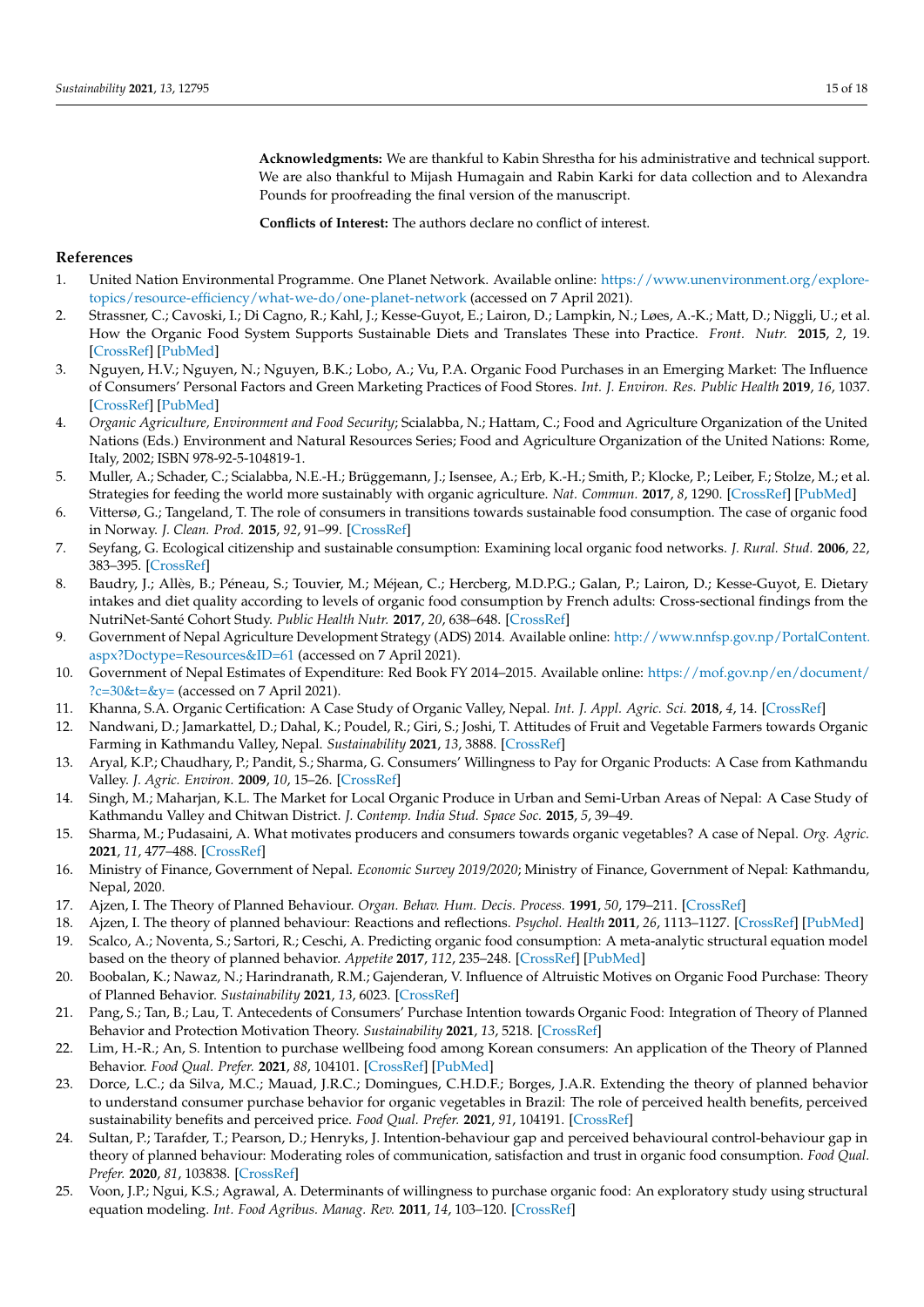- <span id="page-15-0"></span>26. Basha, M.B.; Lal, D. Indian consumers' attitudes towards purchasing organically produced foods: An empirical study. *J. Clean. Prod.* **2019**, *215*, 99–111. [\[CrossRef\]](http://doi.org/10.1016/j.jclepro.2018.12.098)
- <span id="page-15-1"></span>27. Sadiq, M.A.; Rajeswari, B.; Ansari, L.; Kirmani, M.D. The role of food eating values and exploratory behaviour traits in predicting intention to consume organic foods: An extended planned behaviour approach. *J. Retail. Consum. Serv.* **2021**, *59*, 102352. [\[CrossRef\]](http://doi.org/10.1016/j.jretconser.2020.102352)
- <span id="page-15-26"></span>28. Bai, L.; Wang, M.; Gong, S. Understanding the Antecedents of Organic Food Purchases: The Important Roles of Beliefs, Subjective Norms, and Identity Expressiveness. *Sustainability* **2019**, *11*, 3045. [\[CrossRef\]](http://doi.org/10.3390/su11113045)
- <span id="page-15-2"></span>29. Asif, M.; Xuhui, W.; Nasiri, A.; Ayyub, S. Determinant factors influencing organic food purchase intention and the moderating role of awareness: A comparative analysis. *Food Qual. Prefer.* **2018**, *63*, 144–150. [\[CrossRef\]](http://doi.org/10.1016/j.foodqual.2017.08.006)
- <span id="page-15-3"></span>30. Yadav, R.; Pathak, G.S. Intention to purchase organic food among young consumers: Evidences from a developing nation. *Appetite* **2016**, *96*, 122–128. [\[CrossRef\]](http://doi.org/10.1016/j.appet.2015.09.017) [\[PubMed\]](http://www.ncbi.nlm.nih.gov/pubmed/26386300)
- <span id="page-15-4"></span>31. Wang, X.; Pacho, F.; Liu, J.; Kajungiro, R. Factors Influencing Organic Food Purchase Intention in Developing Countries and the Moderating Role of Knowledge. *Sustainability* **2019**, *11*, 209. [\[CrossRef\]](http://doi.org/10.3390/su11010209)
- <span id="page-15-5"></span>32. Paul, J.; Modi, A.; Patel, J. Predicting green product consumption using theory of planned behavior and reasoned action. *J. Retail. Consum. Serv.* **2016**, *29*, 123–134. [\[CrossRef\]](http://doi.org/10.1016/j.jretconser.2015.11.006)
- <span id="page-15-6"></span>33. Fleșeriu, C.; Cosma, S.A.; Bocăneț, V. Values and Planned Behaviour of the Romanian Organic Food Consumer. *Sustainability* **2020**, *12*, 1722. [\[CrossRef\]](http://doi.org/10.3390/su12051722)
- <span id="page-15-7"></span>34. Gracia, A.; De Magistris, T. Organic food product purchase behaviour: A pilot study for urban consumers in the South of Italy. *Span. J. Agric. Res.* **2007**, *5*, 439. [\[CrossRef\]](http://doi.org/10.5424/sjar/2007054-5356)
- 35. Bagher, A.N.; Salati, F.; Ghaffari, M. Factors Affecting Intention to Purchase Organic Food Products Among Iranian Consumers. *Acad. Mark. Stud. J.* **2018**, *22*, 1–23.
- <span id="page-15-8"></span>36. Dangi, N.; Gupta, S.K.; Narula, S.A. Consumer buying behaviour and purchase intention of organic food: A conceptual framework. *Manag. Environ. Qual. Int. J.* **2020**, *31*, 1515–1530. [\[CrossRef\]](http://doi.org/10.1108/MEQ-01-2020-0014)
- <span id="page-15-9"></span>37. Moser, A.K. Consumers' purchasing decisions regarding environmentally friendly products: An empirical analysis of German consumers. *J. Retail. Consum. Serv.* **2016**, *31*, 389–397. [\[CrossRef\]](http://doi.org/10.1016/j.jretconser.2016.05.006)
- <span id="page-15-10"></span>38. McCarty, J.A.; Shrum, L. The Influence of Individualism, Collectivism, and Locus of Control on Environmental Beliefs and Behavior. *J. Public Policy Mark.* **2001**, *20*, 93–104. [\[CrossRef\]](http://doi.org/10.1509/jppm.20.1.93.17291)
- <span id="page-15-11"></span>39. Wang, J.; Pham, T.L.; Dang, V.T. Environmental Consciousness and Organic Food Purchase Intention: A Moderated Mediation Model of Perceived Food Quality and Price Sensitivity. *Int. J. Environ. Res. Public Health* **2020**, *17*, 850. [\[CrossRef\]](http://doi.org/10.3390/ijerph17030850) [\[PubMed\]](http://www.ncbi.nlm.nih.gov/pubmed/32013260)
- <span id="page-15-12"></span>40. Pagiaslis, A.; Krontalis, A.K. Green Consumption Behavior Antecedents: Environmental Concern, Knowledge, and Beliefs: Antecedents of green consumer behavior. *Psychol. Mark.* **2014**, *31*, 335–348. [\[CrossRef\]](http://doi.org/10.1002/mar.20698)
- <span id="page-15-13"></span>41. Singh, A.; Verma, P. Factors influencing Indian consumers' actual buying behaviour towards organic food products. *J. Clean. Prod.* **2017**, *167*, 473–483. [\[CrossRef\]](http://doi.org/10.1016/j.jclepro.2017.08.106)
- <span id="page-15-14"></span>42. Saleki, R.; Quoquab, F.; Mohammad, J. What drives Malaysian consumers' organic food purchase intention? The role of moral norm, self-identity, environmental concern and price consciousness. *J. Agribus. Dev. Emerg. Econ.* **2019**, *9*, 584–603. [\[CrossRef\]](http://doi.org/10.1108/JADEE-02-2019-0018)
- <span id="page-15-15"></span>43. Kapuge, K. Determinants of Organic Food Buying Behavior: Special Reference to Organic Food Purchase Intention of Sri Lankan Customers. *Procedia Food Sci.* **2016**, *6*, 303–308. [\[CrossRef\]](http://doi.org/10.1016/j.profoo.2016.02.060)
- <span id="page-15-16"></span>44. Jayanti, R.K.; Burns, A.C. The Antecedents of Preventive Health Care Behavior: An Empirical Study. *J. Acad. Mark. Sci.* **1998**, *26*, 6–15. [\[CrossRef\]](http://doi.org/10.1177/0092070398261002)
- <span id="page-15-17"></span>45. Yilmaz, B.S.; Ilter, B. Motives Underlying Organic Food Consumption in Turkey: Impact of Health, Environment, and Consumer Values on Purchase Intentions. *Econ. World* **2017**, *5*, 5. [\[CrossRef\]](http://doi.org/10.17265/2328-7144/2017.04.006)
- <span id="page-15-18"></span>46. Akhondan, H.; Karen, J.-C.; Nancy, R. Health Consciousness and Organic Food Consumption. *J. Fam. Consum. Sci.* **2015**, *107*, 27–32.
- <span id="page-15-19"></span>47. Glanz, K.; Rimer, B.K.; Viswanath, K. (Eds.) *Health Behavior and Health Education: Theory, Research, and Practice*, 4th ed.; Jossey-Bass: San Francisco, CA, USA, 2008; ISBN 978-0-7879-9614-7.
- <span id="page-15-20"></span>48. Janssen, M. Determinants of organic food purchases: Evidence from household panel data. *Food Qual. Prefer.* **2018**, *68*, 19–28. [\[CrossRef\]](http://doi.org/10.1016/j.foodqual.2018.02.002)
- <span id="page-15-21"></span>49. Alcañiz, J.E.B. The Green Consumer: The Basis of a Model of Behavior. *Esic Market* **1997**, *96*, 29–43.
- <span id="page-15-22"></span>50. GIL, J. Market segmentation and willingness to pay for organic products in Spain. *Int. Food Agribus. Manag. Rev.* **2000**, *3*, 207–226. [\[CrossRef\]](http://doi.org/10.1016/S1096-7508(01)00040-4)
- <span id="page-15-23"></span>51. Chen, M. Attitude toward organic foods among Taiwanese as related to health consciousness, environmental attitudes, and the mediating effects of a healthy lifestyle. *Br. Food J.* **2009**, *111*, 165–178. [\[CrossRef\]](http://doi.org/10.1108/00070700910931986)
- <span id="page-15-24"></span>52. Dimitri, C.; Dettmann, R.L. Organic food consumers: What do we really know about them? *Br. Food J.* **2012**, *114*, 1157–1183. [\[CrossRef\]](http://doi.org/10.1108/00070701211252101)
- 53. Wier, M.; Jensen, K.O.; Andersen, L.M.; Millock, K. The character of demand in mature organic food markets: Great Britain and Denmark compared. *Food Policy* **2008**, *33*, 406–421. [\[CrossRef\]](http://doi.org/10.1016/j.foodpol.2008.01.002)
- <span id="page-15-25"></span>54. Squires, L.; Juric, B.; Cornwell, T.B. Level of market development and intensity of organic food consumption: Cross-cultural study of Danish and New Zealand consumers. *J. Consum. Mark.* **2001**, *18*, 392–409. [\[CrossRef\]](http://doi.org/10.1108/07363760110398754)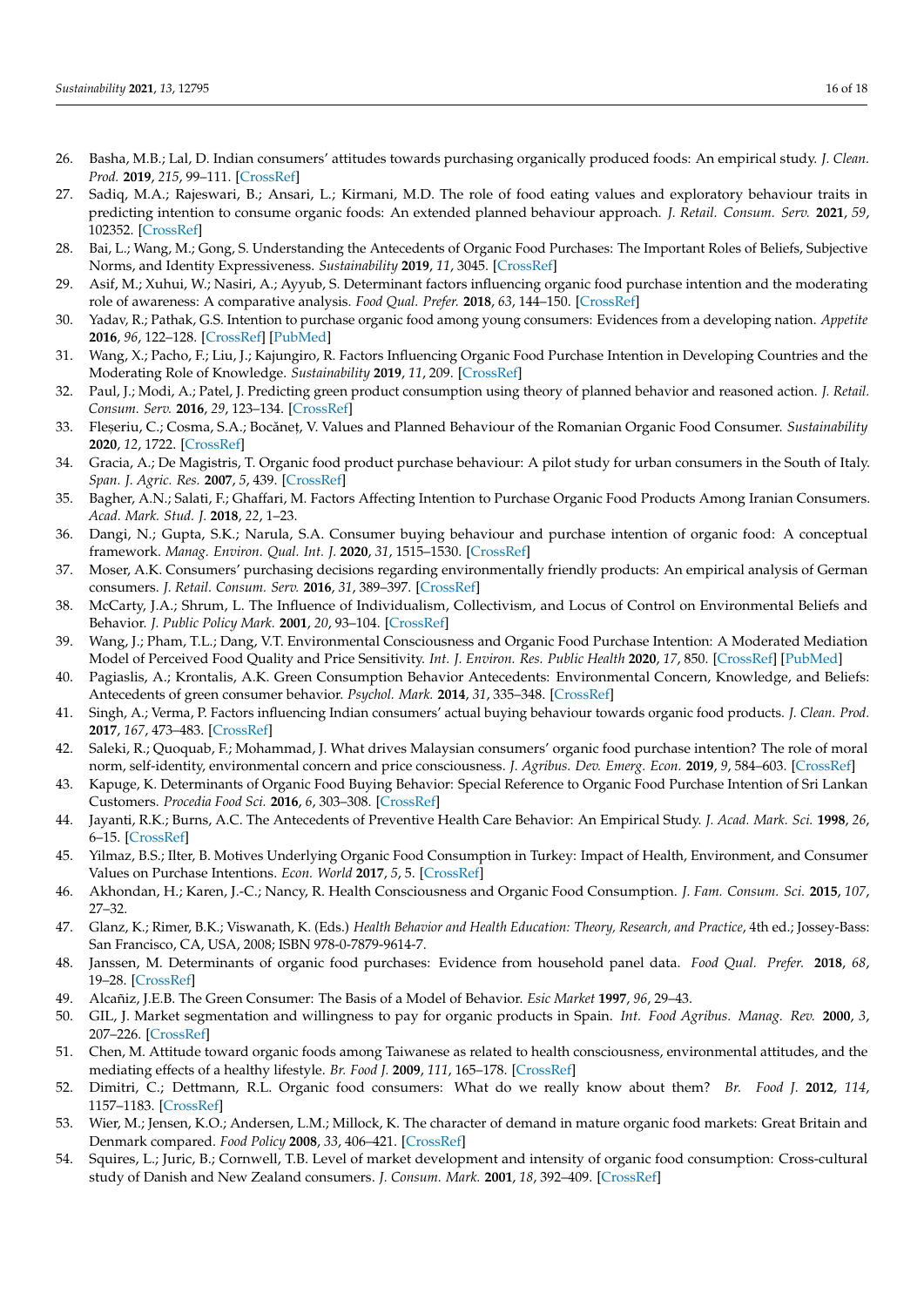- <span id="page-16-0"></span>55. Fotopoulos, C.; Krystallis, A. Purchasing motives and profile of the Greek organic consumer: A countrywide survey. *Br. Food J.* **2002**, *104*, 730–765. [\[CrossRef\]](http://doi.org/10.1108/00070700210443110)
- <span id="page-16-1"></span>56. Onyango, B.M.; Hallman, W.; Bellows, A.C. Purchasing organic food in US food systems: A Study of Attitudes and Practice. *Br. Food J.* **2007**, *109*, 399–411. [\[CrossRef\]](http://doi.org/10.1108/00070700710746803)
- <span id="page-16-2"></span>57. Zepeda, L.; Li, J. Characteristics of Organic Food Shoppers. *J. Agric. Appl. Econ.* **2007**, *39*, 17–28. [\[CrossRef\]](http://doi.org/10.1017/S1074070800022720)
- <span id="page-16-3"></span>58. Krystallis, A.; Chryssohoidis, G. Consumers' willingness to pay for organic food: Factors That Affect It and Variation per Organic Product Type. *Br. Food J.* **2005**, *107*, 320–343. [\[CrossRef\]](http://doi.org/10.1108/00070700510596901)
- <span id="page-16-4"></span>59. Petersen, S.B.; Rasmussen, M.A.; Strøm, M.; Halldorsson, T.I.; Olsen, S.F. Sociodemographic characteristics and food habits of organic consumers—A study from the Danish National Birth Cohort. *Public Health Nutr.* **2013**, *16*, 1810–1819. [\[CrossRef\]](http://doi.org/10.1017/S1368980012004119) [\[PubMed\]](http://www.ncbi.nlm.nih.gov/pubmed/22971358)
- <span id="page-16-5"></span>60. Kesse-Guyot, E.; Péneau, S.; Méjean, C.; de Edelenyi, F.S.; Galan, P.; Hercberg, S.; Lairon, D. Profiles of Organic Food Consumers in a Large Sample of French Adults: Results from the Nutrinet-Santé Cohort Study. *PLoS ONE* **2013**, *8*, e76998. [\[CrossRef\]](http://doi.org/10.1371/journal.pone.0076998)
- <span id="page-16-6"></span>61. Faul, F.; Erdfelder, E.; Buchner, A.; Lang, A.-G. Statistical power analyses using G\*Power 3.1: Tests for correlation and regression analyses. *Behav. Res. Methods* **2009**, *41*, 1149–1160. [\[CrossRef\]](http://doi.org/10.3758/BRM.41.4.1149)
- <span id="page-16-7"></span>62. Armstrong, J.S.; Overton, T.S. Estimating Nonresponse Bias in Mail Surveys. *J. Mark. Res.* **1977**, *14*, 396. [\[CrossRef\]](http://doi.org/10.1177/002224377701400320)
- <span id="page-16-8"></span>63. Beaton, D.E.; Bombardier, C.; Guillemin, F.; Ferraz, M.B. Guidelines for the Process of Cross-Cultural Adaptation of Self-Report Measures. *Spine* **2000**, *25*, 3186–3191. [\[CrossRef\]](http://doi.org/10.1097/00007632-200012150-00014)
- <span id="page-16-9"></span>64. Epstein, J.; Santo, R.; Guillemin, F. A review of guidelines for cross-cultural adaptation of questionnaires could not bring out a consensus. *J. Clin. Epidemiol.* **2015**, *68*, 435–441. [\[CrossRef\]](http://doi.org/10.1016/j.jclinepi.2014.11.021)
- <span id="page-16-10"></span>65. Al-Swidi, A.; Huque, S.M.R.; Hafeez, M.H.; Shariff, M.N.M. The role of subjective norms in theory of planned behavior in the context of organic food consumption. *Br. Food J.* **2014**, *116*, 1561–1580. [\[CrossRef\]](http://doi.org/10.1108/BFJ-05-2013-0105)
- <span id="page-16-11"></span>66. Aitken, R.; Watkins, L.; Williams, J.; Kean, A. The positive role of labelling on consumers' perceived behavioural control and intention to purchase organic food. *J. Clean. Prod.* **2020**, *255*, 120334. [\[CrossRef\]](http://doi.org/10.1016/j.jclepro.2020.120334)
- <span id="page-16-12"></span>67. Zagata, L. Consumers' beliefs and behavioural intentions towards organic food. Evidence from the Czech Republic. *Appetite* **2012**, *59*, 81–89. [\[CrossRef\]](http://doi.org/10.1016/j.appet.2012.03.023) [\[PubMed\]](http://www.ncbi.nlm.nih.gov/pubmed/22504401)
- <span id="page-16-13"></span>68. Aertsens, J.; Mondelaers, K.; Verbeke, W.; Buysse, J.; Van Huylenbroeck, G. The influence of subjective and objective knowledge on attitude, motivations and consumption of organic food. *Br. Food J.* **2011**, *113*, 1353–1378. [\[CrossRef\]](http://doi.org/10.1108/00070701111179988)
- <span id="page-16-14"></span>69. Kilbourne, W.; Pickett, G. How materialism affects environmental beliefs, concern, and environmentally responsible behavior. *J. Bus. Res.* **2008**, *61*, 885–893. [\[CrossRef\]](http://doi.org/10.1016/j.jbusres.2007.09.016)
- <span id="page-16-15"></span>70. Tarkiainen, A.; Sundqvist, S. Subjective norms, attitudes and intentions of Finnish consumers in buying organic food. *Br. Food J.* **2005**, *107*, 808–822. [\[CrossRef\]](http://doi.org/10.1108/00070700510629760)
- <span id="page-16-16"></span>71. Yazdanpanah, M.; Forouzani, M. Application of the Theory of Planned Behaviour to predict Iranian students' intention to purchase organic food. *J. Clean. Prod.* **2015**, *107*, 342–352. [\[CrossRef\]](http://doi.org/10.1016/j.jclepro.2015.02.071)
- <span id="page-16-17"></span>72. Rimal, A.P.; Moon, W.; Balasubramanian, S. Agro-biotechnology and organic food purchase in the United Kingdom. *Br. Food J.* **2005**, *107*, 84–97. [\[CrossRef\]](http://doi.org/10.1108/00070700510579162)
- <span id="page-16-18"></span>73. Stevens, J. *Applied Multivariate Statistics for the Social Sciences*, 5th ed.; Routledge: New York, NY, USA, 2009; ISBN 978-0-8058-5901-0.
- <span id="page-16-19"></span>74. Kline, R.B. *Principles and Practice of Structural Equation Modeling*, 4th ed.; The Guilford Press: New York, NY, USA; London, UK, 2016; ISBN 978-1-4625-2335-1.
- <span id="page-16-20"></span>75. Harman, H.H. *Modern Factor Analysis*, 3rd ed.; University of Chicago Press: Chicago, IL, USA, 1976; ISBN 978-0-226-31652-9.
- <span id="page-16-21"></span>76. Chin, W.W.; Peterson, R.A.; Brown, S.P. Structural Equation Modeling in Marketing: Some Practical Reminders. *J. Mark. Theory Pr.* **2008**, *16*, 287–298. [\[CrossRef\]](http://doi.org/10.2753/MTP1069-6679160402)
- <span id="page-16-22"></span>77. Hair, J.F.; Sarstedt, M.; Ringle, C.M.; Mena, J.A. An assessment of the use of partial least squares structural equation modeling in marketing research. *J. Acad. Mark. Sci.* **2012**, *40*, 414–433. [\[CrossRef\]](http://doi.org/10.1007/s11747-011-0261-6)
- <span id="page-16-23"></span>78. Anderson, J.C.; Gerbing, D.W. Structural equation modeling in practice: A review and recommended two-step approach. *Psychol. Bull.* **1988**, *103*, 411–423. [\[CrossRef\]](http://doi.org/10.1037/0033-2909.103.3.411)
- <span id="page-16-24"></span>79. Malhotra, N.K. *Marketing Research: An Applied Orientation*, 5th ed.; Pearson/Prentice Hall: Upper Saddle River, NJ, USA, 2007; ISBN 978-0-13-227946-8.
- <span id="page-16-25"></span>80. Sekaran, U.; Bougie, R. *Research Methods for Business: A Skill Building Approach*, 7th ed.; John Wiley & Sons: Chichester, UK, 2016; ISBN 978-1-119-26684-6.
- <span id="page-16-26"></span>81. Hair, J.F.; Ringle, C.M.; Sarstedt, M. Corrigendum to "Editorial Partial Least Squares Structural Equation Modeling: Rigorous Applications, Better Results and Higher Acceptance" [LRP 46/1-2 (2013) 1–12]. *Long Range Plan.* **2014**, *47*, 392. [\[CrossRef\]](http://doi.org/10.1016/j.lrp.2013.08.016)
- <span id="page-16-27"></span>82. Bowerman, B.L.; O'Connell, R.T. *Linear Statistical Models: An Applied Approach*, 2nd ed.; Duxburry Press: Pacific Grove CA, USA, 1994; ISBN 978-0-534-22985-6.
- <span id="page-16-28"></span>83. Brown, T.A. *Confirmatory Factor Analysis for Applied Research*, 2nd ed.; The Guilford Press: New York, NY, USA; London, UK, 2015; ISBN 978-1-4625-1779-4.
- <span id="page-16-29"></span>84. Fornell, C.; Larcker, D.F. Evaluating Structural Equation Models with Unobservable Variables and Measurement Error. *J. Mark. Res.* **1981**, *18*, 39–50. [\[CrossRef\]](http://doi.org/10.1177/002224378101800104)
- <span id="page-16-30"></span>85. Bagozzi, R.P.; Yi, Y. On the evaluation of structural equation models. *J. Acad. Mark. Sci.* **1988**, *16*, 74–94. [\[CrossRef\]](http://doi.org/10.1007/BF02723327)
- <span id="page-16-31"></span>86. Hu, L.; Bentler, P.M. Cutoff criteria for fit indexes in covariance structure analysis: Conventional criteria versus new alternatives. *Struct. Equ. Model. Multidiscip. J.* **1999**, *6*, 1–55. [\[CrossRef\]](http://doi.org/10.1080/10705519909540118)